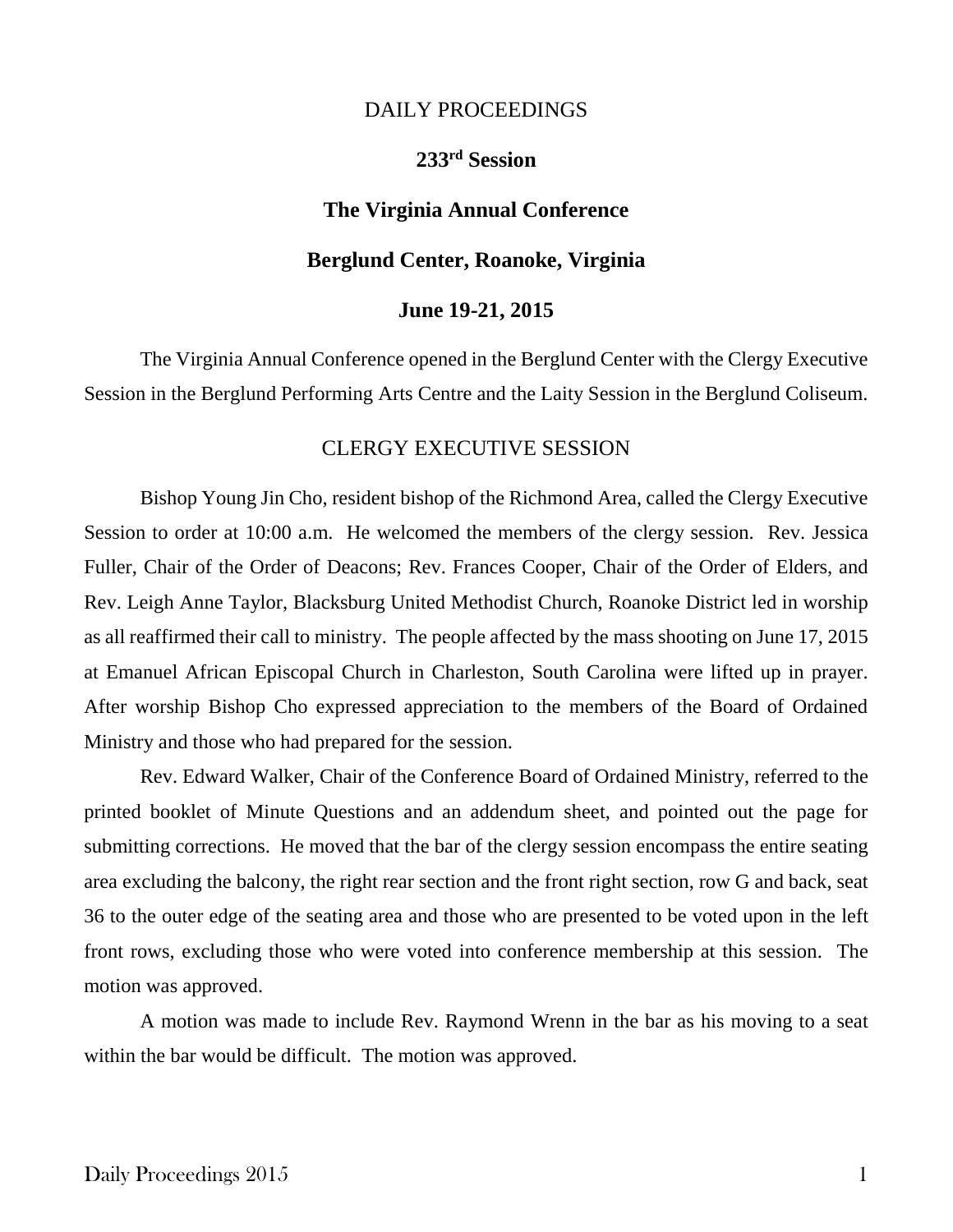Rev. Walker moved that staff members for the Bishop, the Director of the Center for Clergy Excellence, the sign language interpreters, diaconal ministers, and the Conference Chancellor be admitted into the clergy session with voice but without vote. The motion was approved.

Rev. Walker led the members in the presentation of the Minute Questions found in the booklet and addendum related to clergy membership in the Annual Conference, Each question requiring a vote was voted on and passed by a show of hands. Bishop Cho asked the historic questions of those persons who were to be ordained or commissioned. Appropriate recognition was given to all persons being received into a new relationship within the Annual Conference or who were being approved for a retired relationship at the current session of the Annual Conference.

All Minute Questions were passed with the required majorities.

Rev. Walker thanked the members of the Board of Ordained Ministry and Rev. Meredith McNabb, Director of the Center for Clergy Excellence, for their work.

Chief Clergy Teller, Rev. Moonsup Paul Song, gave instructions on seating for voting. Clergy should sit on the left side of the coliseum facing the stage during the election process. Bishop Cho thanked his administrative assistant, Ms. Terri Biggins.

Rev. Clyde Nelson, Cokesbury United Methodist Church, Alexandria District, requested that the Annual Conference send a letter of support and sympathy to the episcopal leadership over the Emanuel African Methodist Episcopal Church in Charleston, South Carolina, in response to the mass shooting that took place June 17, 2015. He also raised concerns about clergy safety within churches.

Bishop Cho prayed for the ministry of the gathered, led the assembly in singing the doxology and dismissed the clergy session at 11:51 a.m.

### LAITY SESSION

Mr. Warren Harper, Conference Lay Leader, opened the session, welcoming the laity to the Berglund Center at 10:02 am. Mr. Gene Mims, James River District Lay Leader, began the worship portion by leading the gathering in centering prayer. He made a special reference to the tragedy at the Emanuel African Methodist Episcopal Church in Charleston, South Carolina. The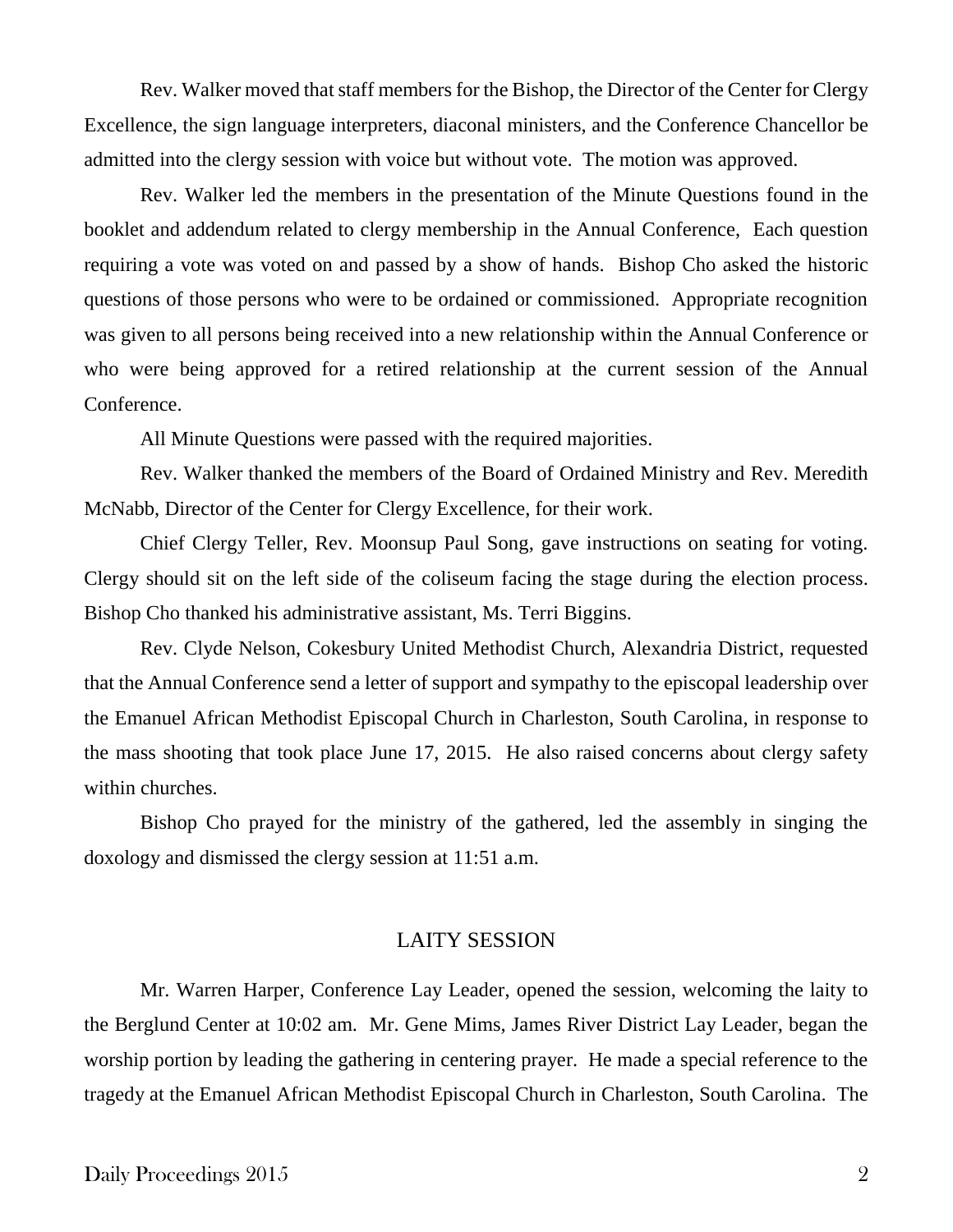worship service consisted of a host of lay leaders from around the conference sharing in leadership by reading scripture, sharing points of meditation, and offering prayers.

A video entitled "Follow" was presented depicting the story of the gospel in the context of a social media timeline. Characters from the gospel were posting statements coinciding with the events of Jesus' life leading to his trial, crucifixion, death, and ultimately resurrection. Of particular importance in the video was tracking the numbers of Jesus' followers as they increased, decreased, and increased again.

A second video, highlighting the work of the United Methodist Women, was shown. The video was filled with pictures of worship and mission moments from around the conference including references to scripture emphasizing the ways in which these images highlighted living out the gospel.

After the videos, a number of other lay leaders appeared, offering encouragement to the laity as well as guidelines and important items for participation in the conference including the Consent Agenda, *Book of Reports*, and voting procedures. Mr. Harper reiterated the voting process, drawing attention to the Rules Committee report on page 45 of the *Book of Reports*. There will be a recommendation regarding the election process as stated in Standing Rule III.F.1. The change that will be proposed is to add the following sentences: "On the first ballot lay and clergy members may cast write-in votes for those eligible for election by using a paper ballot."

A video was shown with full details on the steps involved in the voting process. Mr. Harper invited the laity to gather in four sections of the arena to greet and have conversations with the Lay Delegates to the General and Jurisdictional Conferences. The session concluded at 10:50 a.m. with all members present praying the Lord's Prayer together.

### FRIDAY AFTERNOON PLENARY SESSION, JUNE 19, 2015

Bishop Young Jin Cho, resident bishop of the Richmond Area, called the first plenary of the 233rd Session of the Virginia Annual Conference to order at 2:01 p.m. Rev. Joanna Dietz, Braddock Street United Methodist Church, Winchester District, led the conference in singing, "And Are We Yet Alive." The opening prayer was offered by the Rev. Raymond Wrenn and Ms. Haley Dantzler. This is Rev. Wrenn's 75th year attending the Virginia Annual Conference and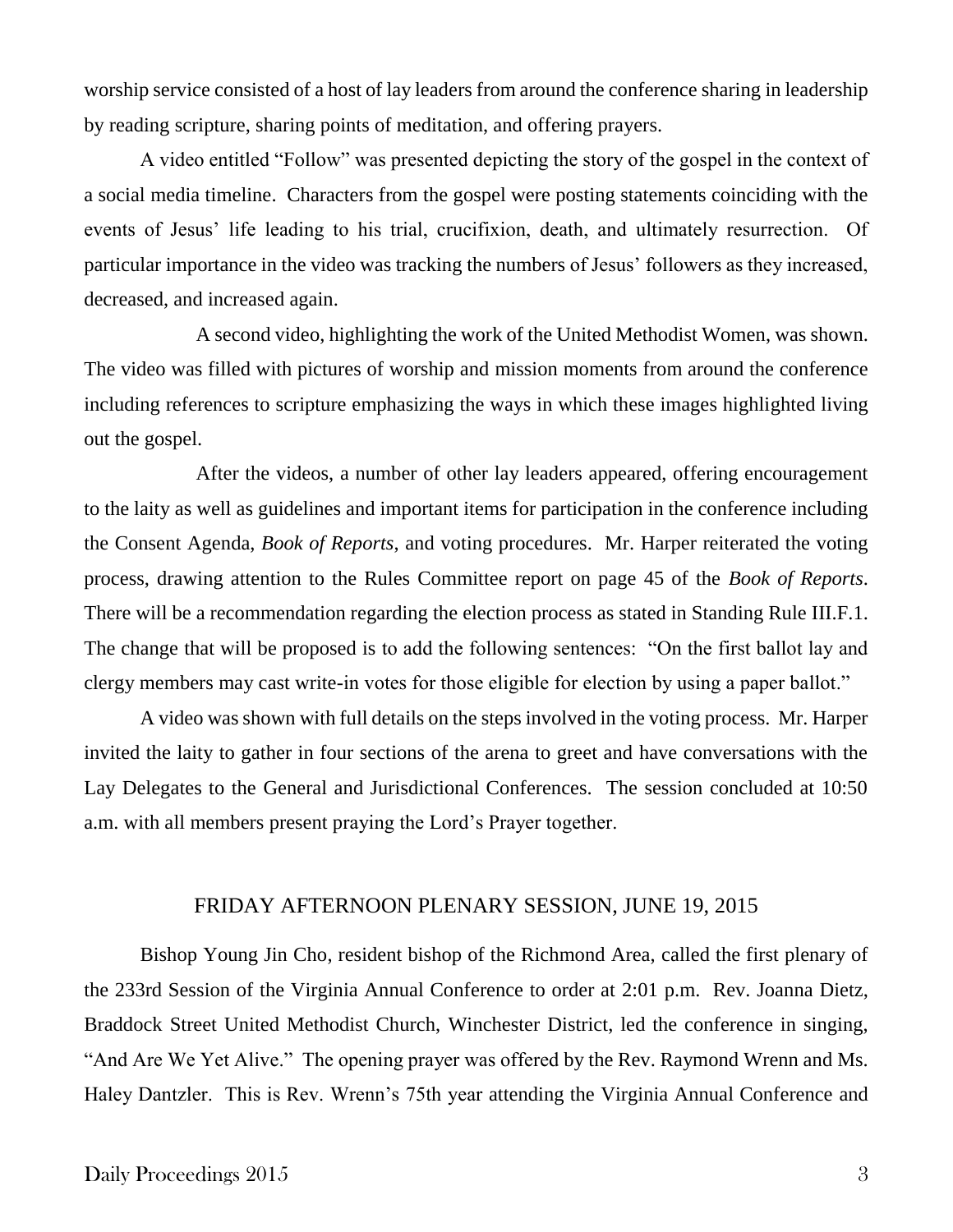Ms. Dantzler's first year attending. She is a member of Bonsack United Methodist Church, Roanoke District.

Bishop Cho expressed appreciation to the members of the Annual Conference Planning Committee, chaired by Rev. Sung Il Yoo, and the Roanoke District for their preparatory work. He also thanked Rev. Dietz for serving as the Music Leader for Annual Conference. Bishop Cho expressed appreciation to Bishop Charlene Kammerer as the conference preacher. He also thanked her, Rev. Stephen Bray, Chair of the Conference Rules Committee, and Ms. Mary L. Brett Wright, member of the Conference Rules Committee, for serving as parliamentarians for the afternoon session. The sign language interpreters for the 233rd session were Ms. Shirley Musik, Ms. Christina York and Ms. Virginia Bryant.

Bishop Cho read a statement from the Southeastern Jurisdictional Bishops stating solidarity with the members of Emanuel African Methodist Episcopal Church, Charleston, South Carolina. The letter called for forgiveness, justice and compassion. Bishop Kammerer then led in prayer beginning with the words of lament, "How long, O Lord?"

Bishop Cho introduced Roanoke District Superintendent Rev. Kathleen Overby Webster who welcomed guests and members of the Annual Conference. She made special reference to the bookmarks in the conference packets, given as a special thank you from the Community Outreach Program, a recipient of last year's Annual Conference offering. Rev. Overby Webster welcomed Ms. Brenda Brooks, Roanoke District Lay Leader, onto the stage. Ms. Brooks recognized Rev. Kiok Chang Cho, wife of Bishop Cho, and Rev. Harold Webster, husband of Rev. Overby Webster.

Rev. Overby Webster acknowledged Bishop Ray Chamberlain, Jr. and his wife, Ms. Martha Chamberlain. She then acknowledged Bishop R. Kern Eutsler; Bishop H. Hasbrouck Hughes, Jr., and his wife, Ms. Mera Hughes; Bishop C. P. Minnick and Bishop Timothy Whitaker and his wife, Ms. Melba Whitaker, who were unable to attend. Bishops Chamberlain, Minnick, Eutsler, Hughes and Whitaker are retired bishops and former members of the Virginia Annual Conference. Annual Conference Secretary Rev. Susan Reaves presented greetings from Bishop Kern Eutsler who was not able to attend due to ill health. Bishop Cho prayed for the retired bishops.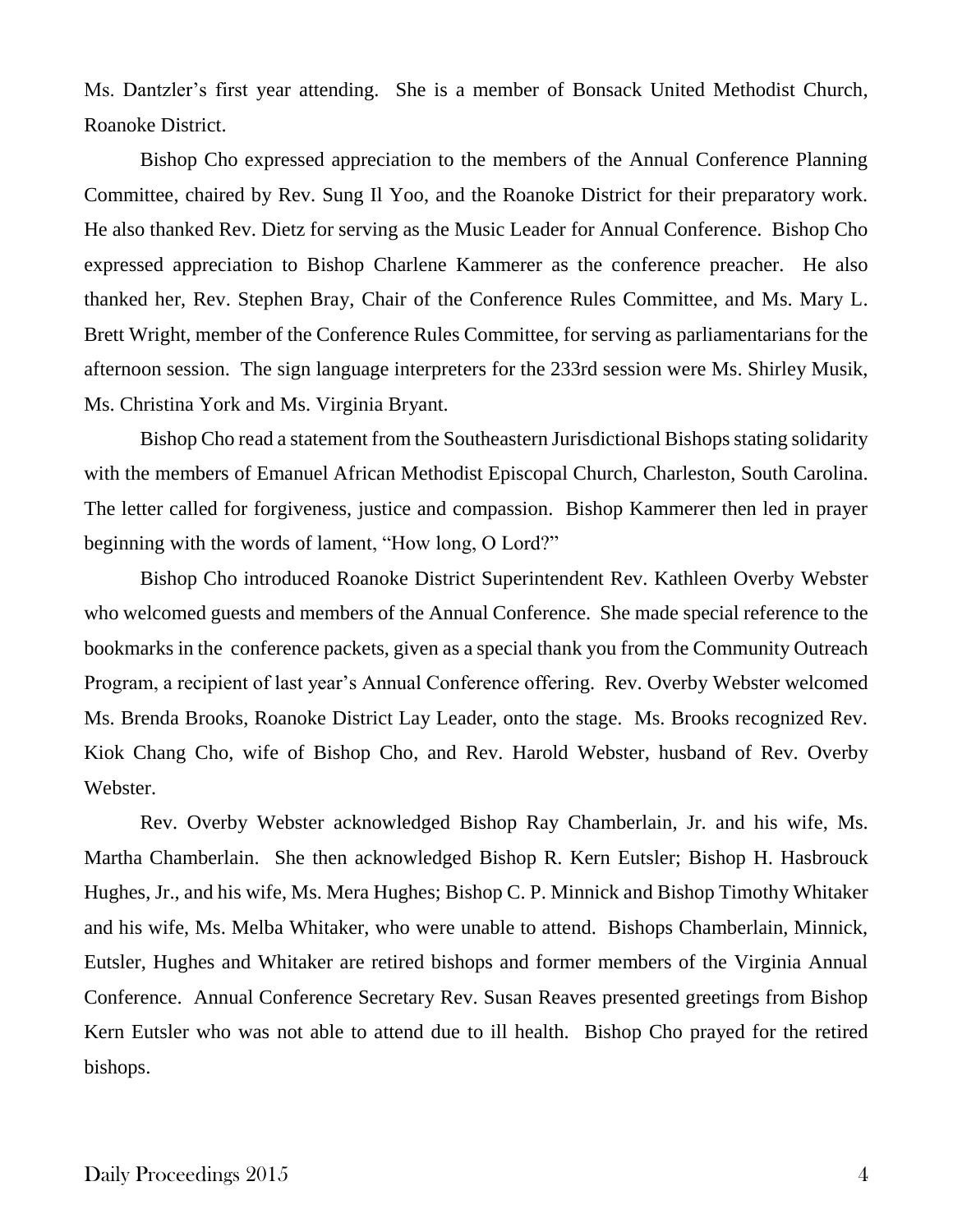Rev. Overby Webster moved that the bar of the conference be established as consisting of the platform, the floor with the risers on both sides, boxes one through five and eight through 12, plus the first six rows of the upper concourse areas one through ten and 25 through 34. She instructed the clergy to sit to the left facing the platform and the laity to sit to the right facing the platform. The stage, the cabinet and district lay leaders' desks, and the special needs area will be both lay and clergy. It was also moved that the technical and camera platforms be considered part of the floor. The motion was approved.

Rev. Reaves moved for the election of Rev. Delano Douglas and Ms. Beverly Myers as Assistant Secretaries for the Annual Conference and for the election of Ms. Madeline Pillow as editor of the Journal. The motion was approved.

Rev. Reaves then moved for the election of the Annual Conference committees found on pages 42-43 of the *Book of Reports* and on the green Addendum sheet to the *Book of Reports*. The motion was approved.

The Rev. Stephen G. Bray, Chair of the Conference Rules Committee, moved to suspend the rules in order to have time to present his report. The motion was approved.

Rev. Bray presented the report found on pages 44-45 of the *Book of Reports*. He made a motion to suspend the standing rule, "The Virginia Annual Conference Rules and Policies shall be those published in the Journal of the proceeding annual conference" as stated in the preamble. The motion was approved.

Rev. Bray then moved to amend Standing Rules III.F.1. titled "Ballots Shall Be Counted Electronically" by inserting the following sentence at the beginning of the section: "On the first ballot lay and clergy members may cast write-in votes for those eligible for election using a paper ballot." The motion was approved.

Rev. Bray also noted that on the green Addendum sheet included in official packet the rules committee is recommending the words "White with Yellow Sticker" be deleted and replaced with "Yellow."

Rev. James Godwin, retired on the Fredericksburg District, moved for the deletion of (the recommended changes) to II.B.3 on page 45 of the Book of Reports.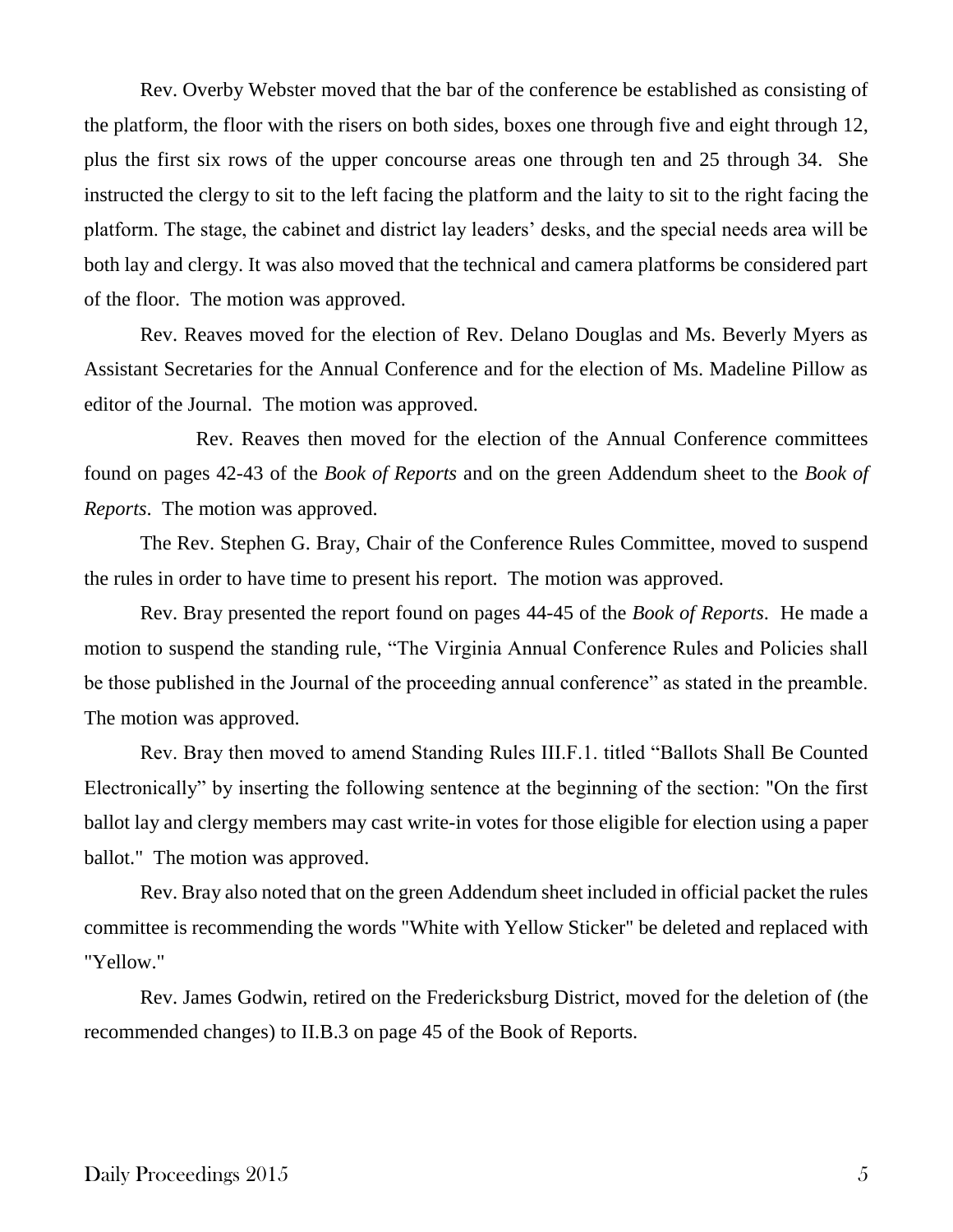An amendment was offered by Mr. Michael Monge, Elizabeth River District, to amend recommendation by striking the line, "Two speeches for concurrence and two speeches for nonconcurrence shall be permitted."

Rev. Andrew Book, Courtland United Methodist Church, James River District, called for the question. The motion to call the question was approved. A point of order was raised. It was ruled not in order. The amendment was not approved.

The Rev. Godwin's motion to delete II.B.3 on page 45 of the Book of Reports was not approved.

The report of the Rules Committee on page 44-45 of the Book of Reports and the green addendum sheet was approved.

Ms. Rachel Miller, Chief Laity Teller, explained the electronic voting procedure. She also restated the area included in the bar of the conference. Instructions were given to vote for one candidate during each of the 30 second intervals indicated by Bishop Cho. Votes for 11 candidates, in total, were to be cast.

Rev. Moonsup Paul Song, Chief Clergy Teller, explained that clergy who were elected for full membership at the Clergy Session are eligible to be nominated as write-in nominees on the first ballot. Anyone wishing to include a written nomination on the first ballot could receive a paper ballot by raising a hand at the designated time. Anyone choosing to include a written nomination on the first ballot was instructed not to use the electronic voting device for this ballot. A brief video describing the use of the handheld voting devices was shown and practice votes were taken.

Arlington District Superintendent Rev. Catherine Abbott prayed before the first ballot was taken.

Ms. Miller announced that Mr. Robert Lynd and Ms. Kathy Henry had removed their names from the ballot. Paper ballots were distributed to those who wanted them. The laity ballot was taken electronically and by written ballot, then was closed. Ms. Miller announced that there were discrepancies between the lay nominees' numbers listed on the blue sheets in the official packet and those programmed in the computer system and that these discrepancies would be investigated for correction.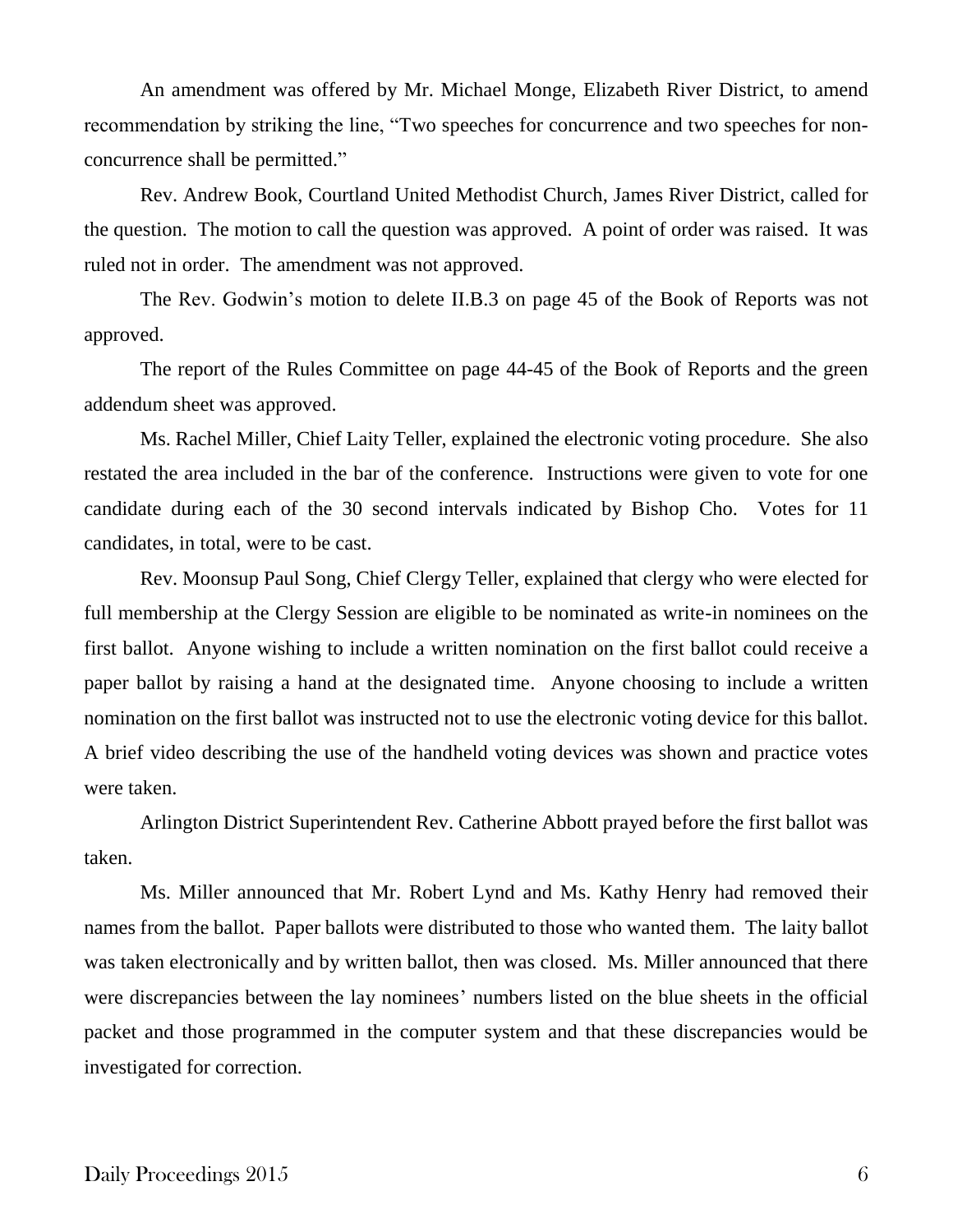Rev. Reaves announced that the Consent Agenda Committee has determined that the deadline to request items be removed from the 2015 Annual Conference Consent Agenda was 3:30 p.m., June 19. She noted that signatures of 30 conference members were required for such requests to be valid.

Rev. Bray announced that when using the paper ballots, write in candidates with no ballot number should be voted on by name, all others should be voted on with their ballot number. Paper ballots were distributed as needed. The clergy ballot was taken electronically and by paper ballot, then was closed.

Ms. Shan Sixbey, Chair of the Conference Commission on the Status and Role of Women, discussed monitoring. She presented the report on pages 99-100. She read from Paul's letter to the Galatians 3: 26-29 and led the assembly in a prayer of confession.

Bishop Cho delivered the Episcopal address. The bishop reminded the assembly, "No spiritual vitality, no vital congregations." He stated that growing from members to disciples is the most important change we can make in our churches. Making disciples of Jesus Christ is our mission. In closing, he invited everyone to sing his favorite praise song as a prayer, "Spirit of the Living God."

The first laity ballot was declared invalid. Ms. Miller reiterated to laity not to vote for nominee Ms. Kathy Mae Henry, number 2037. She instructed voters using paper ballots to write in names only on an official ballot form. Nominees without ballot numbers were to be voted on by name. If a nominee had a number, laity were instructed to write the person's number when using the write-in ballots. Mr. Johnnie Morris, Farmville District Lay Leader, led in prayer. The first laity ballot was retaken electronically and by written ballot, then closed.

Richmond District Superintendent Rev. Steven Jones, Dean of the Cabinet, presented the report of the Cabinet on pages 46-48 of the *Book of Reports* and the nominations for District Committees on Ordained Ministry, found on the gold sheet in the official packet. He noted that Rev. Jason Snow and Rev. Edward Merry should be added to the York River District Committee on Ordained Ministry. He presented the nominations for the District Boards of Church Location and Building, found on the violet sheet in the official packet. The nominees were approved.

Rev. Jones presented for Annual Conference approval the remaining sections of Minute Questions 14, 15 and 16 on the white sheet in the registration packets. He noted that on page one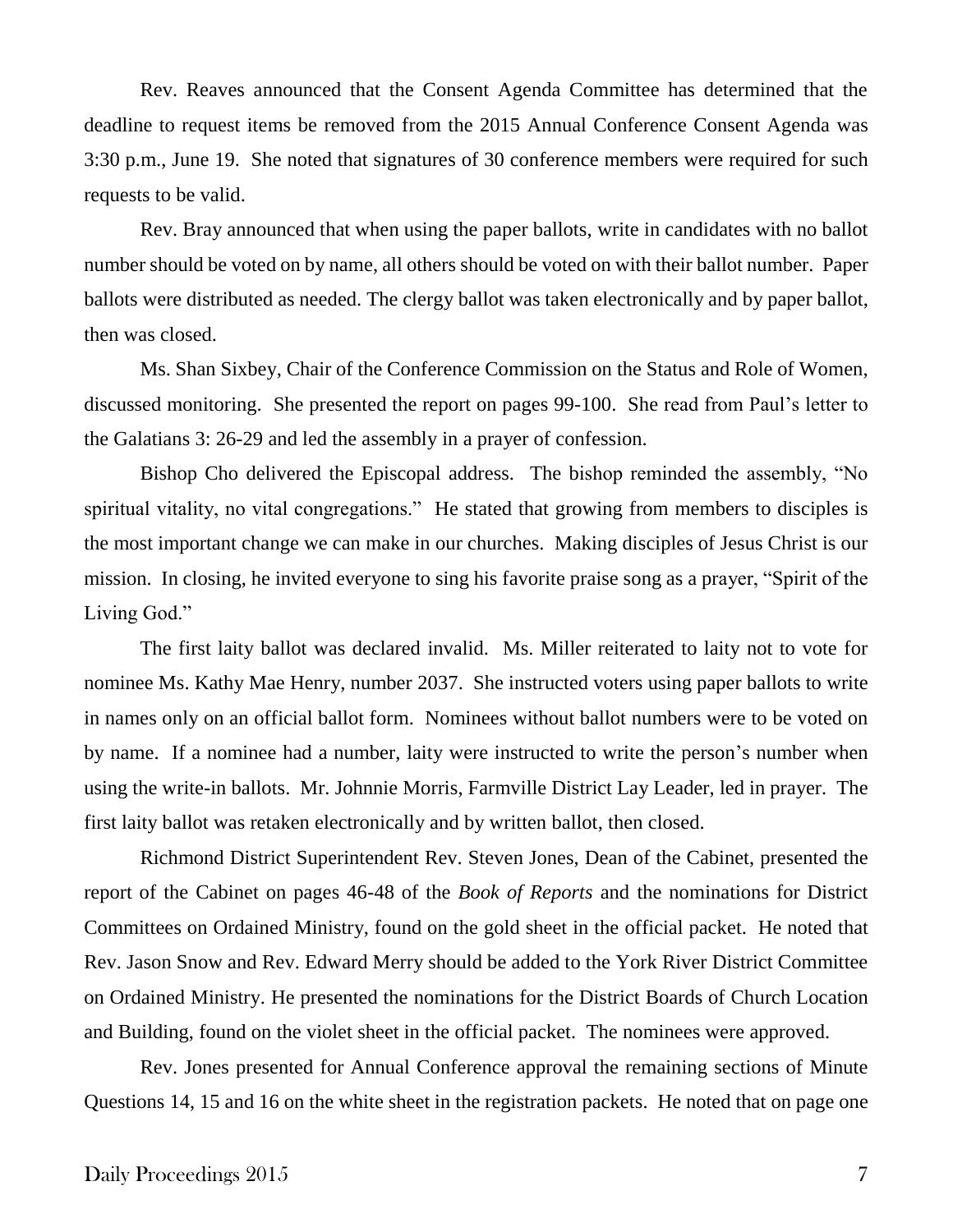section b) the headings of the first two columns were reversed. The first column should read "Parent Church" and the second column should read "Church Name." In addition, Tabernacle United Methodist Church, York River District, will add an associate minister. He moved for the approval of Minute Questions 14, 15 and 16. The motion was approved.

Rev. Jones invited several District Superintendents to offer motions on discontinued churches.

Arlington District Superintendent Rev. Catherine Abbot moved the following:

*Be it resolved that Arlington United Methodist Church of the Arlington District United Methodist Church be discontinued effective July 1 , 2015 and all property, real and personal, tangible and intangible, of the local church be transferred to the Arlington District Board of Trustees and that the membership of Arlington United Methodist Church be transferred to Arlington Forest United Methodist Church, except for each member who should direct his/her membership to be transferred to another church be transferred to that church.*

The motion was approved.

Richmond District Superintendent Rev. Steven Jones moved the following: *Be it resolved that Mt. Hope United Methodist Church, be discontinued effective July 1, 2015 and that all property, real and personal, tangible and intangible, of the local church shall be transferred to the Richmond District Board of Trustees and that the membership of Mt. Hope UMC be transferred to Mt. Hermon UMC, except for each member who directs his/her membership be transferred to another church be transferred to that church.*

The motion was approved.

Danville District Superintendent Rev. Janine Howard moved the following: *Be it resolved that Mount Zion United Methodist Church on the Danville District be discontinued effective July 1, 2015 and that all property, real and personal, tangible and intangible, of the church be transferred to the* 

Daily Proceedings 2015 8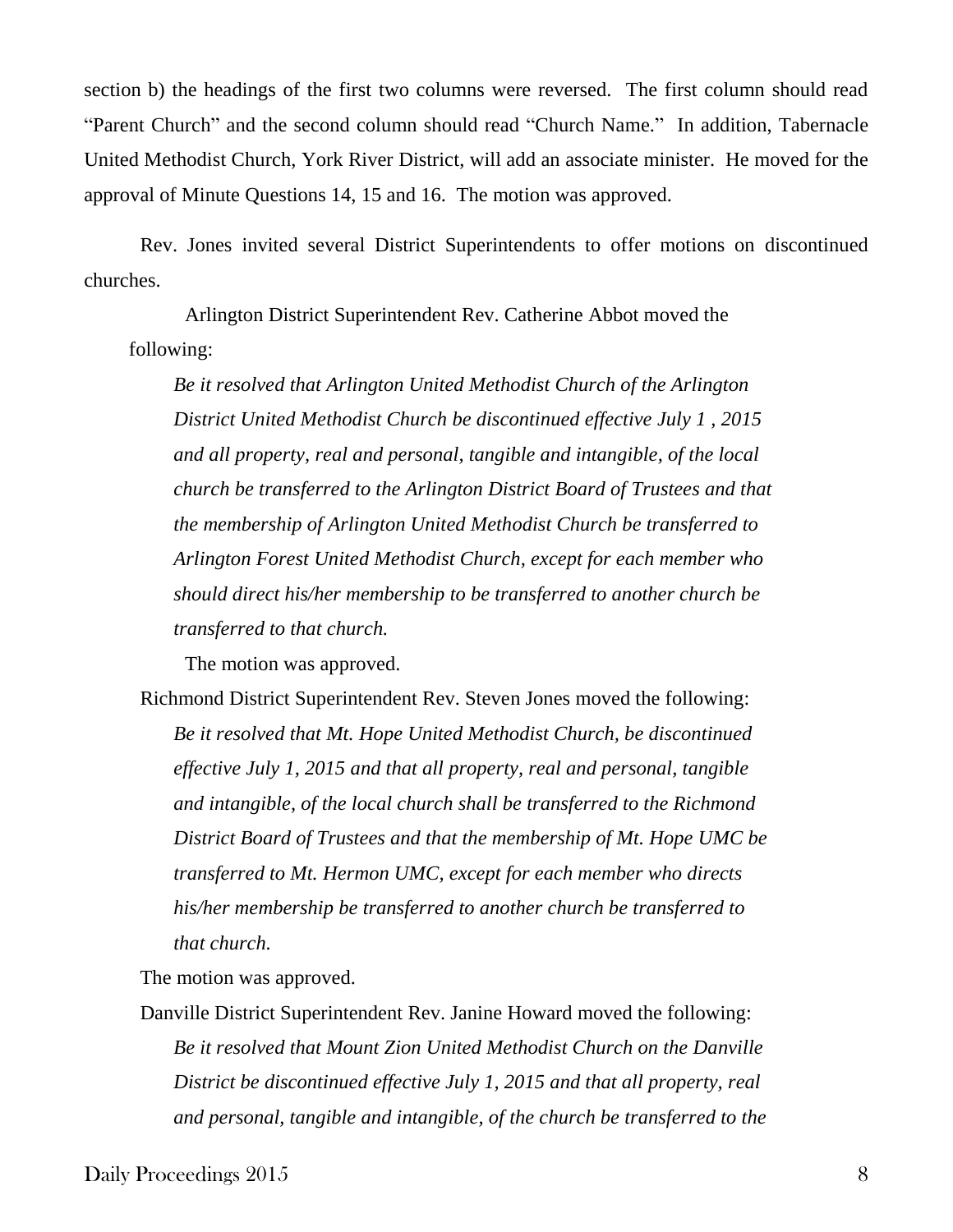*Danville District Board of Missions and that the membership of Mount Zion United Methodist Church on the Danville District be transferred to Ridgeway United Methodist Church except for each member who directs his/her membership be transferred to another church be transferred to that church.* 

The motion was approved.

Harrisonburg District Superintendent Rev. Thomas Herndon moved the following: *Be it resolved that Ottobine UMC on the Harrisonburg District be discontinued effective July 1, 2015 and that all property, real and personal, tangible and intangible, of the church be transferred to the Harrisonburg Board of Missions and that the membership of Ottobine United Methodist Church be transferred to Mt. Horeb United Methodist Church, except for each member who directs his/her membership to another church be transferred to that church.*

The motion was approved.

Staunton District Superintendent Rev. David Rochford moved the following: *Be it resolved that Wesley Chapel United Methodist Church on the Staunton District be discontinued effective July 1, 2015 and that all property, real and personal, tangible and intangible, of the church be transferred to the Staunton District Board of Missions and that the membership of Wesley Chapel United Methodist Church on the Staunton District be transferred to Mt. Zion United Methodist Church except for each member who directs his/her membership be transferred to another church be transferred to that church.*

The motion was approved.

Rev. Jones offered a prayer recognizing the ministries of these churches that have touched the lives of people in their communities.

A video on Restoration-Floris United Methodist Church, Arlington District was shown.

Rev. Mark Ogren, Director of the Center for Congregational Excellence, presented the new faith communities that have been started since the last Annual Conference or will begin on July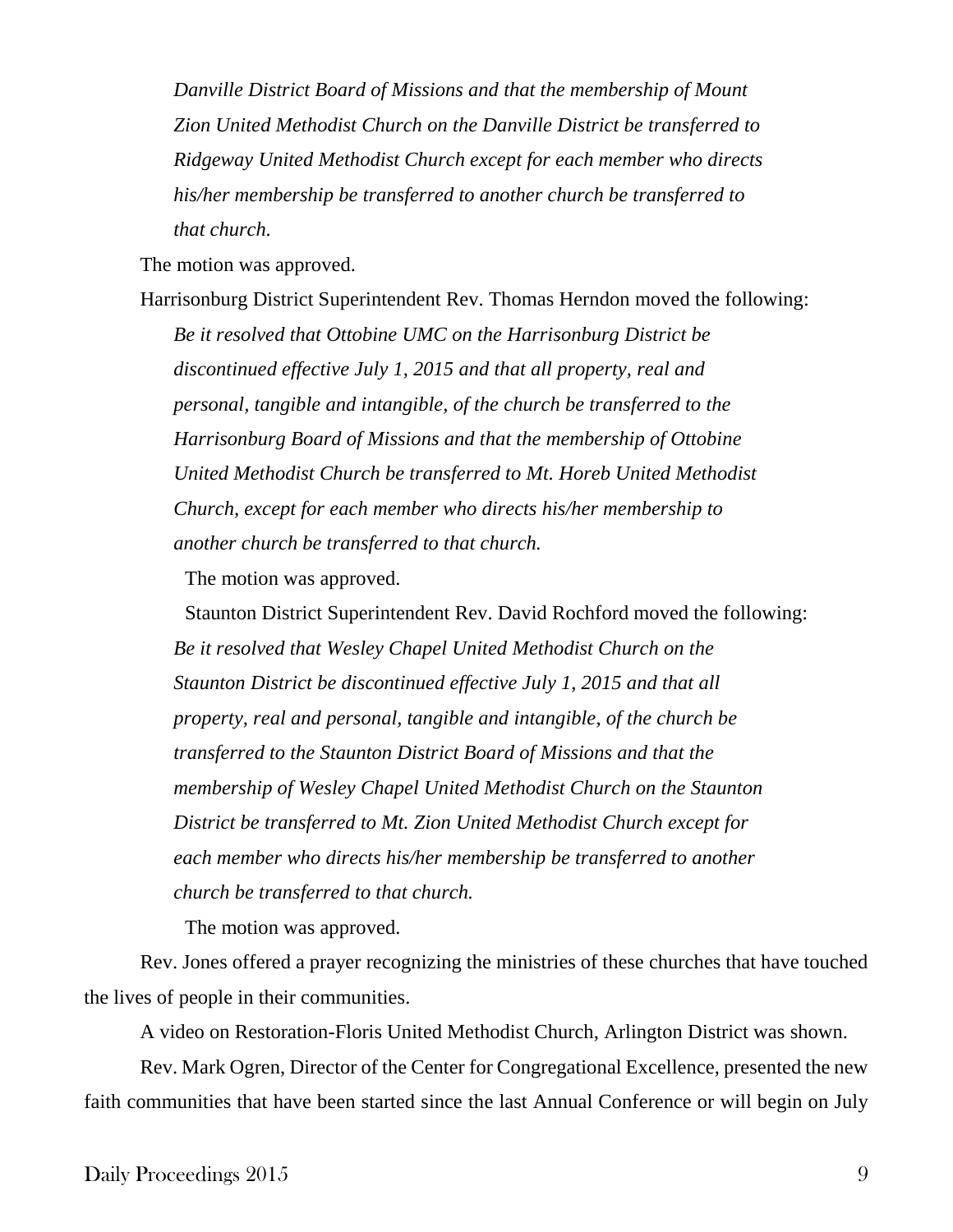1, 2015. Rev. Michael Tolbert is being appointed as the church planter for Highland United Methodist Church, Inferno, James River District. Rev. Justin White and Mr. Sean Devolites will serve as planters for the Pleasant Valley United Methodist Church, Second Site, Arlington District. Rev. Matthew Meisenhelter and Rev. Matthew Benton will be the church planters for the Spirit and Life United Methodist Church, Second Site, on the Alexandria District. Rev. Victor Gomez will be appointed to the Amor Y Paz United Methodist Church/Mt. Olive United Methodist Church Renewal Partnership, Winchester District. Rev. Melody Tanner is appointed to the Ghent United Methodist Church Re-launch Project, Elizabeth River District. Rev. Jan Prentace Commander has been appointed to the Chesapeake Avenue United Methodist Church Legacy Project, Elizabeth River District. Rev. Delano Douglas has been appointed to an Ettrick United Methodist Church/Virginia State University partnership on the James River District with a worship service to be called FLOW. Bishop Cho prayed for the new faith communities.

Rev. Steve Jones announced Farmville District Superintendent Rev. Robert Parks would become Dean of the Cabinet.

Rev. Reaves reported that no items had been removed from the Consent Agenda. Bishop Cho presented the Consent Agenda, consisting of the following reports (page numbers refer to the *Book of Reports*): page 137, Association of Retired Ministers and Spouses; page 128, Bishops' Foundation; page 138, Blackstone Conference and Retreat Center; page 82, Campus Ministries/Wesley Foundations; page 71, Board of Church and Society; page 71, Church Development Team; page 72, Virginia United Methodist Communications, Inc.; page 141, Virginia United Methodist Credit Union, Inc.; page 143, Virginia United Methodist Development Company; page 98, Commission on Disabilities; page 102, Disciple Bible Outreach Ministries; page 100, Discipleship Circles; page 106, Episcopacy Committee; page 99, Commission on Ethnic Minority Concerns and Advocacy; page 128, Ferrum College; page 142, United Methodist Foundation; page 101, GraceInside; page 77, Heart Havens; page 79, Virginia United Methodist Homes; page 79, Virginia United Methodist Housing Development Corporation; page 82, Board of Higher Education and Campus Ministries; page 101, Imagine No Malaria; page 76, Initiatives of Hope; page 102, Just Neighbors; page 76, Conference Committee on Mission Personnel; page 95, Board of Laity; page 51, Old Stone Church Foundation; page 126, Board of Ordained Ministry; page 140, PAUMCS Virginia Chapter; page 139, Preachers' Relief Society; page 130,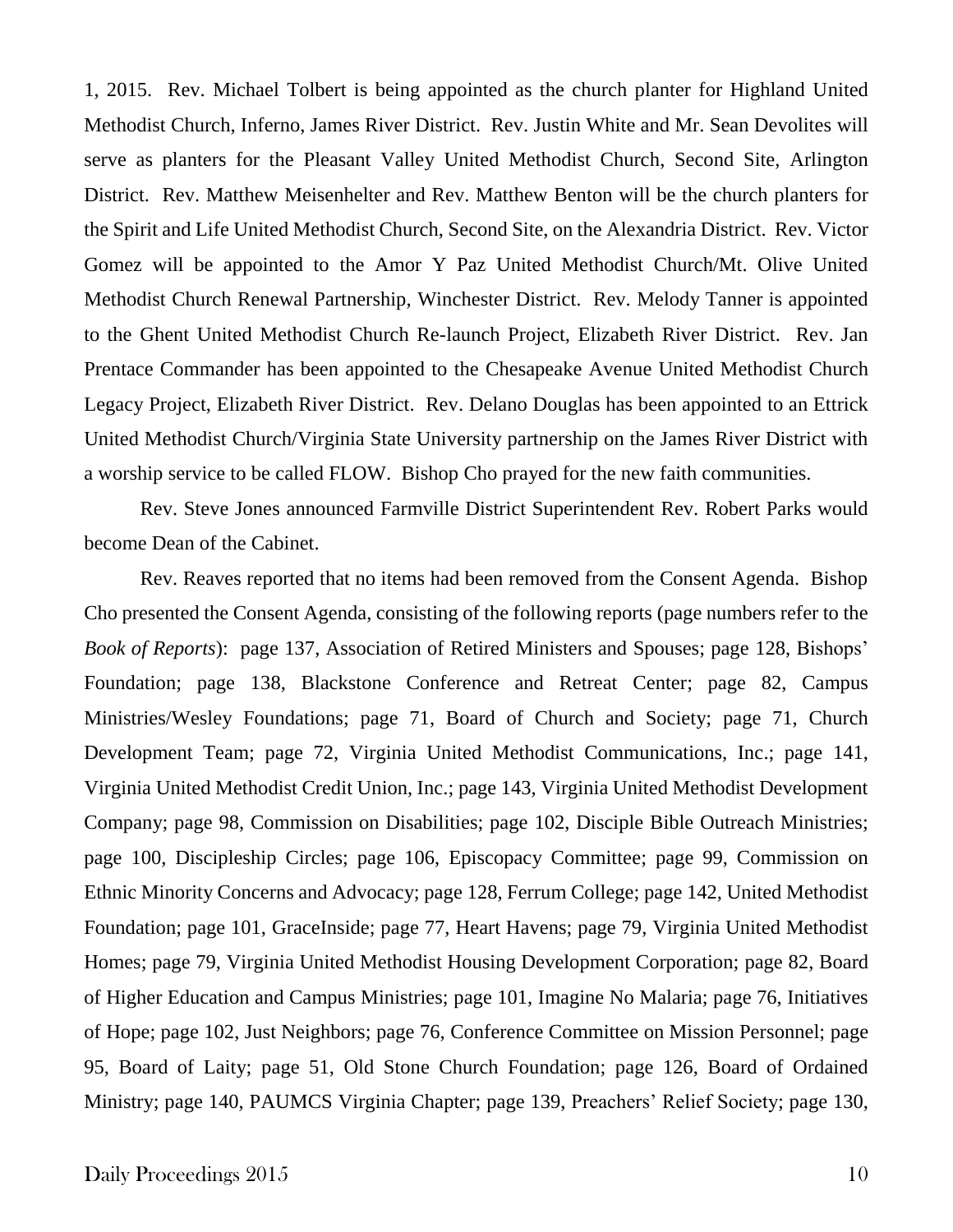Randolph-Macon Academy; page 131, Randolph-Macon College; page 129, Randolph College; page 139, Retired Clergy Housing Corp; page 133, Shenandoah University; page 103, Society of St. Andrew; page 99, Commission on the Status and Role of Women; page 127, Conference Board of Trustees; page 96, United Methodist Men; page 76, United Methodist Volunteers in Mission; page 96, United Methodist Women; page 104, Virginia Council of Churches; page 144, Wellness Ministries; page 140, Society for Wesleyan Studies and page 51, William Watters Foundation. The Consent Agenda was approved as presented.

Mr. Thomas Nealley, Chair of the Conference Commission on Equitable Compensation, presented the report found on pages 49-50 of the *Book of Reports*. The Commission recommended that the Equitable Salary Fund apportionment for 2016 be \$500,000. The recommendation was approved. Mr. Nealley presented the minimum compensation schedule for 2016: full connection pastors, \$41,000; probationers and associate members, \$37,500 and local pastors, \$35,000. This represents an increase in minimum compensation by \$1,000. The schedule was approved.

He presented the recommendation for the floor schedule for 2016 as well: full connection pastor, \$28,000; probationer or associate member, \$25,600; local pastor, \$24,000. The recommendation was approved.

Bishop Cho adjourned the regular Conference session momentarily. Rev. John T. Martin, Jr., President of the Historical Society, called the Annual Meeting of the Historical Society to order. The president presented the report found on page 50 of the *Book of Reports* that included the list of trustees to be confirmed by the Annual Conference. The trustees were confirmed. He also thanked Dr. Stephen Mansfield for his 11 years of service as president. The annual meeting of the Historical Society was then adjourned.

Bishop Cho reconvened the Annual Conference session and announced that the Annual Conference mission offering would be received as part of the 11:15 a.m. worship service on Saturday morning, June 20, 2015. Bishop Cho gave his list of recommended books. He also announced that the Sacrament of the Eucharist would be celebrated Saturday morning at 7:30 a.m. in the Prayer Room.

Rev. Reaves asked members to bring to the secretary's desk a written copy of all motions and reports made from either the podium or the floor. She also announced the Council on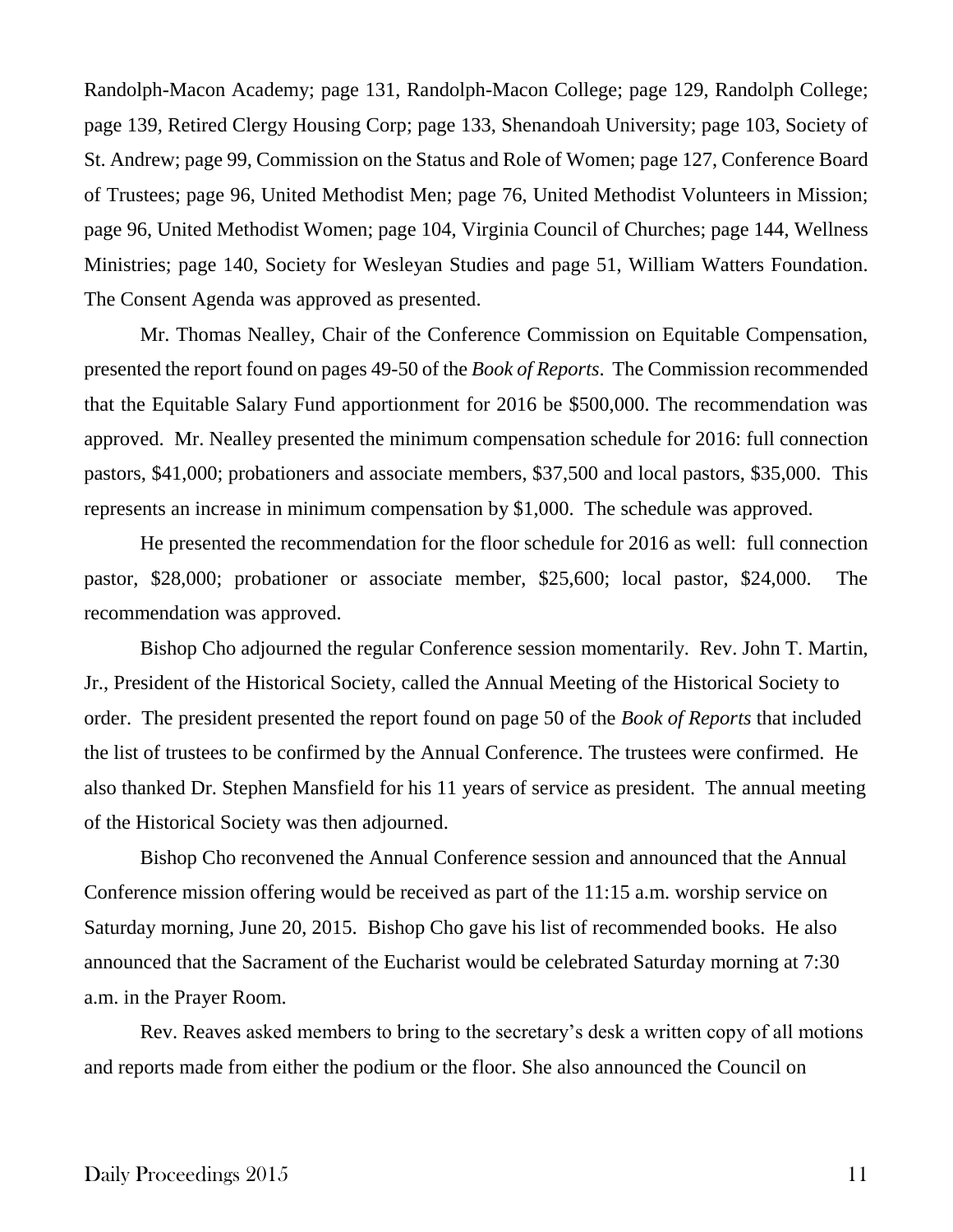Finance and Administration would be available to answer questions on the concourse level Saturday after the afternoon session. The plenary session recessed for dinner at 4:58 p.m.

# FRIDAY EVENING, JUNE 19, 2015 SERVICE OF REMEMBRANCE AND HOLY COMMUNION

A Service of Remembrance and Holy Communion began at 7:30 p.m. Worship leader for the service was Bishop Young Jin Cho. During the seating of the families, Genesis Praise Band, Roanoke District played. Handbell players from throughout the Annual Conference also played during the procession. The deacon assisting the Bishop was Rev. Courtney Joyner, New Hope United Methodist Church, Harrisonburg District. Dr. Young Bong Kim, Korean United Methodist Church of Greater Washington, Arlington District, preached a message entitled, "To Die to Live" based on Luke 22:14-23. The liturgists were Mr. Sam Hite, Jamieson Memorial United Methodist Church, Farmville District; Rev. Marcela Jarman, Sterling United Methodist Church, Arlington District and Rev. Kathleen Monge, Fairview United Methodist Church, Danville District. Rev. Susan Reaves, Annual Conference Secretary, also took part in the service.

During the service, memorial candles on the worship table were lit by Rev. Rob Lough, Saint Mark's United Methodist Church, Roanoke District and Dr. Andy Lough, Saint Mark's United Methodist Church, Roanoke District. Persons stood as Rev. Reaves, read the names of clergy, diaconal ministers, clergy spouses and the lay members of the Virginia Annual Conference who died during the previous year. The congregation joined in giving thanks to God for each of these faithful people. Bishop Cho presided over Holy Communion. Following the benediction, the evening session was adjourned at 9: 24 p.m.

### SATURDAY MORNING PLENARY SESSION, June 20, 2015

The Genesis Praise Band, Roanoke District, led the conference in "Singing Our Faith" at 8:15 a.m.

Bishop Young Jin Cho greeted the conference at 8:28 a.m. and led the assembly in a time of silent prayer. He introduced Rev. Tim Bias to lead the teaching sessions of Annual Conference. Rev. Bias serves as General Secretary of Discipleship Ministries, one of the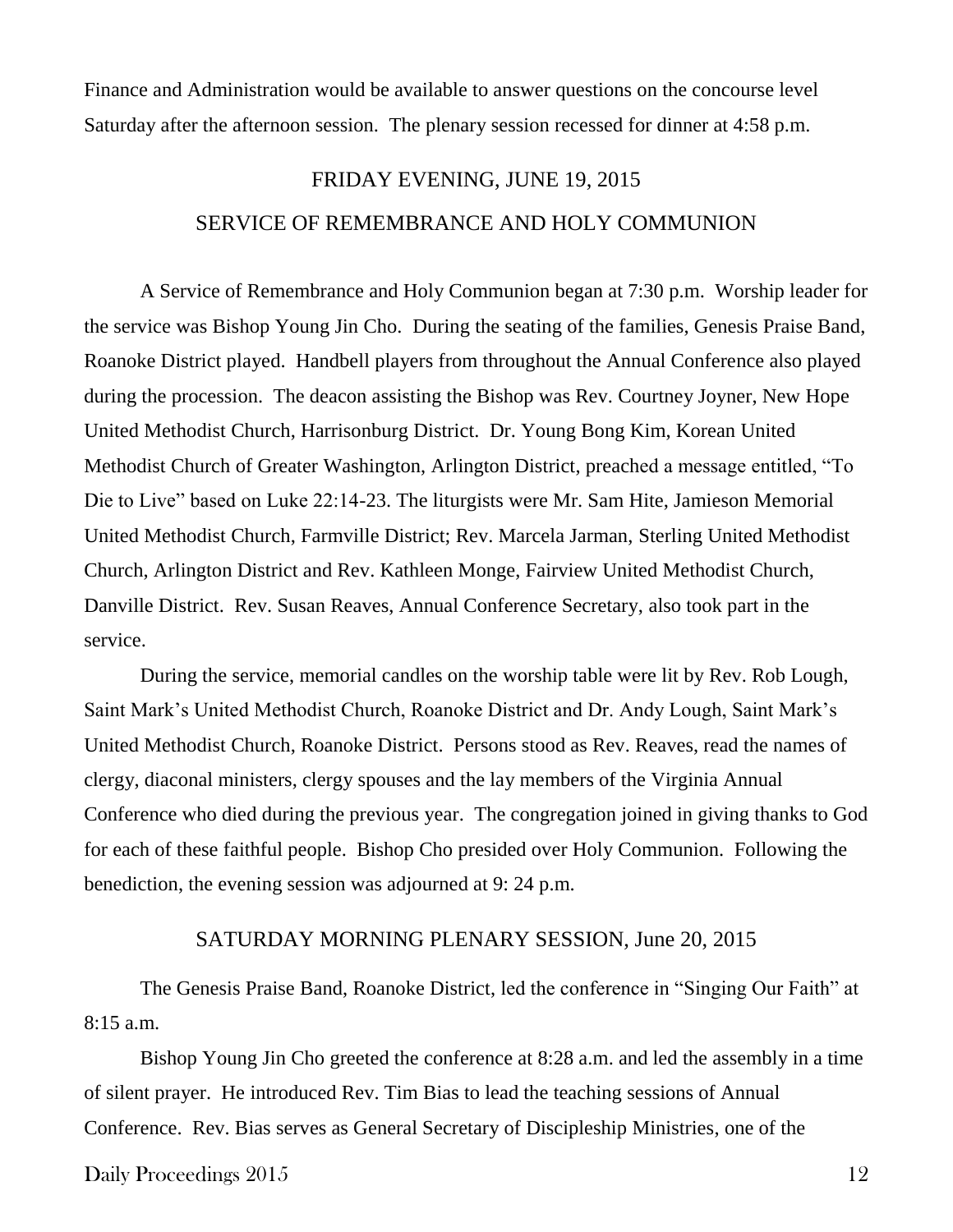program agencies of the United Methodist Church. He previously served as senior pastor of Hyde Park Community United Methodist Church in Cincinnati, Ohio. His past appointments include rural and urban congregations. He was the General Board of Discipleship's Director of Proclamation Evangelism and instrumental in convening the Large Church Initiative. His teaching session focused on Matthew 28:16-20. He spoke on the subject "Christ Filled Life," embracing the definition of discipleship as "grace filled Christ followers who put faith in action." Bishop Cho thanked Rev. Bias for bringing the message. Bishop Cho called the session to order at 9:01 a.m.

Rev. Stanley Thompson, Chair of the Minutes Committee, moved the acceptance of the minutes for the Clergy Executive Session, the Laity Session, the Friday afternoon plenary, and the evening worship service. The minutes were approved.

Conference Lay Leader Warren Harper presented the Laity Address. He spoke on the "process for carrying out our mission." To carry out the mission of the church we must proclaim, lead, nurture, send and continue. He gave examples of congregations who serve by "crossing the street" and going outside the walls of the church.

Bishop Cho greeted Bishop Ray Chamberlain and his wife, Ms. Martha Chamberlain. Bishop Cho then thanked Ms. Terry Bain and Mr. Carl Stinnett, members of the Rules Committee, along with Bishop Chamberlain for serving as parliamentarians at the morning's session. Bishop Cho also recognized and thanked the youth delegation for their patience.

Mr. Robert G. Sanford, Jr., Chair of the Virginia United Methodist Pensions, Inc. (VUMPI) moved for a suspension of the Conference Rules in order to present the Pensions Report found on pages 52-68 of the *Book of Reports.* The motion was approved.

Mr. Sanford presented eight recommendations from VUMPI. He noted that this is the second year in a row that there has been no increase in the Clergy Benefit apportionment. The first recommendation decreases the Clergy Benefit Apportionment by 3%. Mr. Sanford pointed out a typographical error on page 60 of the *Book of Reports.* Under "Clergy Retired Under ¶358.2.a (With Twenty Years of Service)" the heading of the chart on the left should read "Medical \$750 deductible" and not \$7500. He then introduced Rev. Harry Kennon, Co-President of the Association of Retired Ministers and Spouses (ARMS). He endorsed the proposed retiree health plan and praised the hard work of Mr. John Fuller, Executive Director of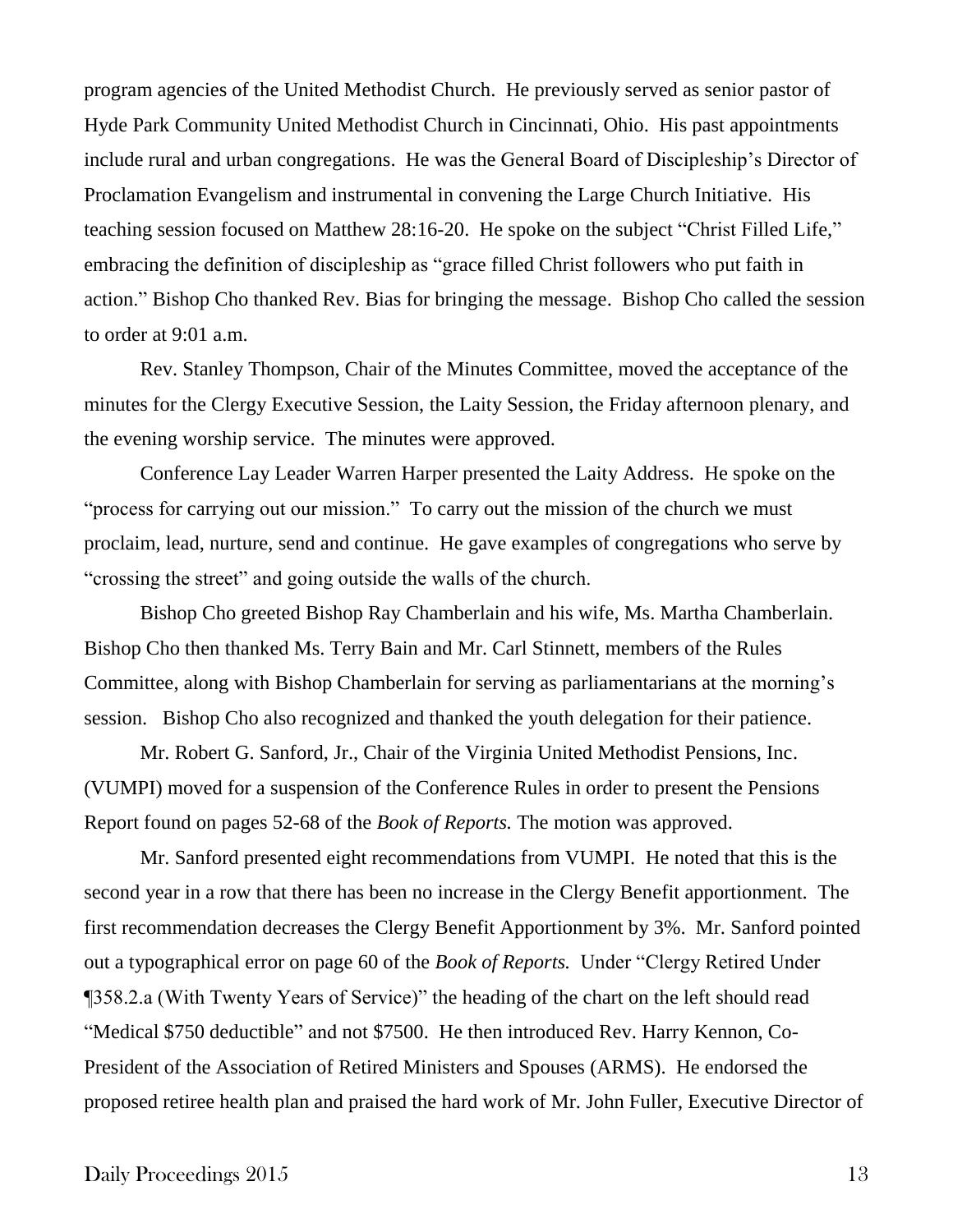the Pensions and Related Benefits Office, who met with many groups throughout the conference

as VUMPI worked with ARMS.

The eight recommendations were approved.

REPORT OF THE LAY BALLOT #1

Number of ballots cast 1199 Number of valid ballots 988 Number of invalid 211 Number of ballots necessary to elect 495 There was no election.

# REPORT OF THE CLERGY BALLOT #1

Number of ballots cast 795 Number of ballots valid 677 Number of ballots not valid 118 Number of ballots necessary to elect 340 Rev. Tom Berlin was elected to General Conference with 359 votes.

Prayer for the next ballot was led by Charlottesville District Superintendent Rev. Danny Kesner. Ms. Rachel Miller, Chief Lay Teller, gave instructions for voting. The second laity ballot was taken electronically and closed.

Ms. Miller explained that a ballot could be ruled invalid if less than the required number of votes are received through the handset. The number of votes received must match the number of nominees voted upon. The result of the second ballot was announced.

REPORT OF THE LAY BALLOT #2 Number of ballots cast 1236 Number of ballots valid 897 Number of ballots invalid 339 Number of votes needed to elect 449

The following individuals were elected to General Conference: Ms. Martha Stokes, 575 votes; Mr. Warren Harper, 494 votes and Ms. Shirley Cauffman, 488 votes.

Danville District Lay Leader Mr. Bobby Compton offered a prayer before the third laity ballot was taken. The third laity ballot was taken electronically and closed.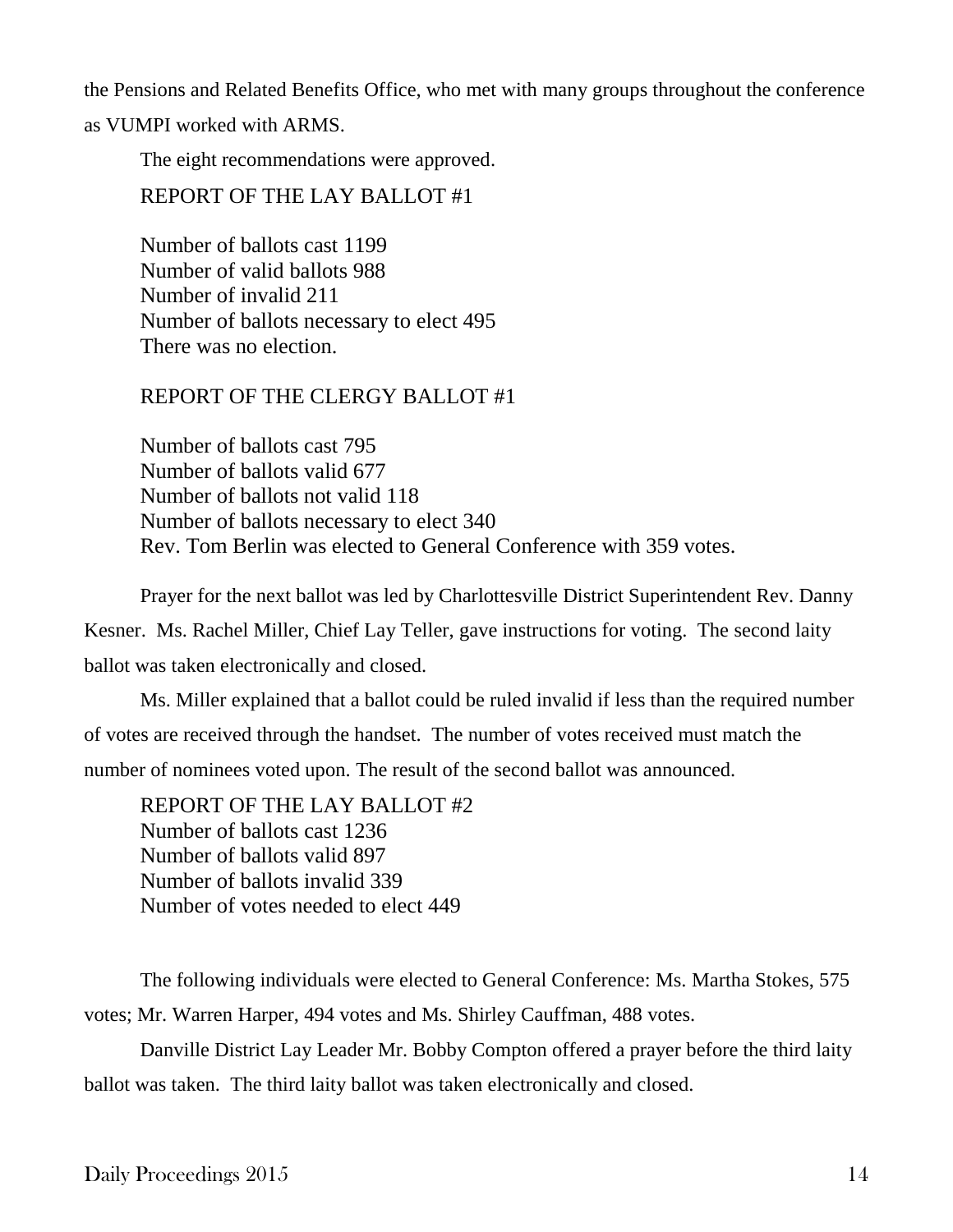Rev. Moonsup Paul Song, Chief Clergy Teller, reported four corrections to the clergy ballot: Rev. Robert Friend's number should be changed to 4041, Rev. Douglas Forrester's to 4040, Rev. Lindsey Baynham's number to 4119 and Rev. Larry Thompson's number to 4125. The clergy ballot was taken electronically and was closed.

Rev. Marc Brown, Chair of the Common Table for Church Vitality, presented the report of the Common Table found on pages 69-105 of the *Book of Reports.*

He asked for the approval of the recommendations from the following boards: by the Board of Discipleship regarding a) the observance and special offering for Christian Education Sunday; b) for the endorsement of Rev. Gregory B. West as a General Evangelist according to the standards set by the General Board of Discipleship page 77; by the Board of Global Ministries regarding c) continuation of Conference Relationship Agreements; d) regarding special offerings for Heart Havens, Inc.; United Methodist Family Services of Virginia; Virginia United Methodist Homes, Inc. and e) regarding Advance Specials. The recommendations were approved. Following the vote, Rev. Brown recognized the members of the Common Table.

Ms. Maria Maxwell, Virginia Conference Imagine No Malaria Field Coordinator, and Rev. Glenn Rowley, Conference Director of Justice and Missional Excellence, gave an update on the Imagine No Malaria campaign. Ms. Maxell gave thanks to those who assisted in raising funds for Imagine No Malaria and described the positive way many lives had been impacted. A corresponding video was shown. Ms. Isabella Landon, Floyd Parrish United Methodist Church, Roanoke District, spoke of her efforts to raise funds by taking a collection at her elementary school. She also contributed money she received for her birthday. Ms. Maxwell revealed that \$86,454 had been raised to date. Bishop Cho announced that he and his wife, Rev. Kiok Cho would save 200 more lives.

Richmond District Superintendent Rev. Steve Jones shared that today is his 65<sup>th</sup> birthday and he will contribute to Imagine No Malaria. Winchester District Lay Leader Mr. Larry Scheuble and Winchester District Superintendent Rev. Larry Thompson will raise 5,000 by September 1. Rev. Francis Cooper pledged \$1000. Elizabeth River District Superintendent Rev. Wayne Snead pledged \$1,000 and will give another \$1,000 before Sept 1. Mr. Jeffery Smith and his wife will save 200 lives. An anonymous pledge of \$10,000 was made. Many members of the conference came forward and laid money on the altar. Rev. Tom Berlin, Floris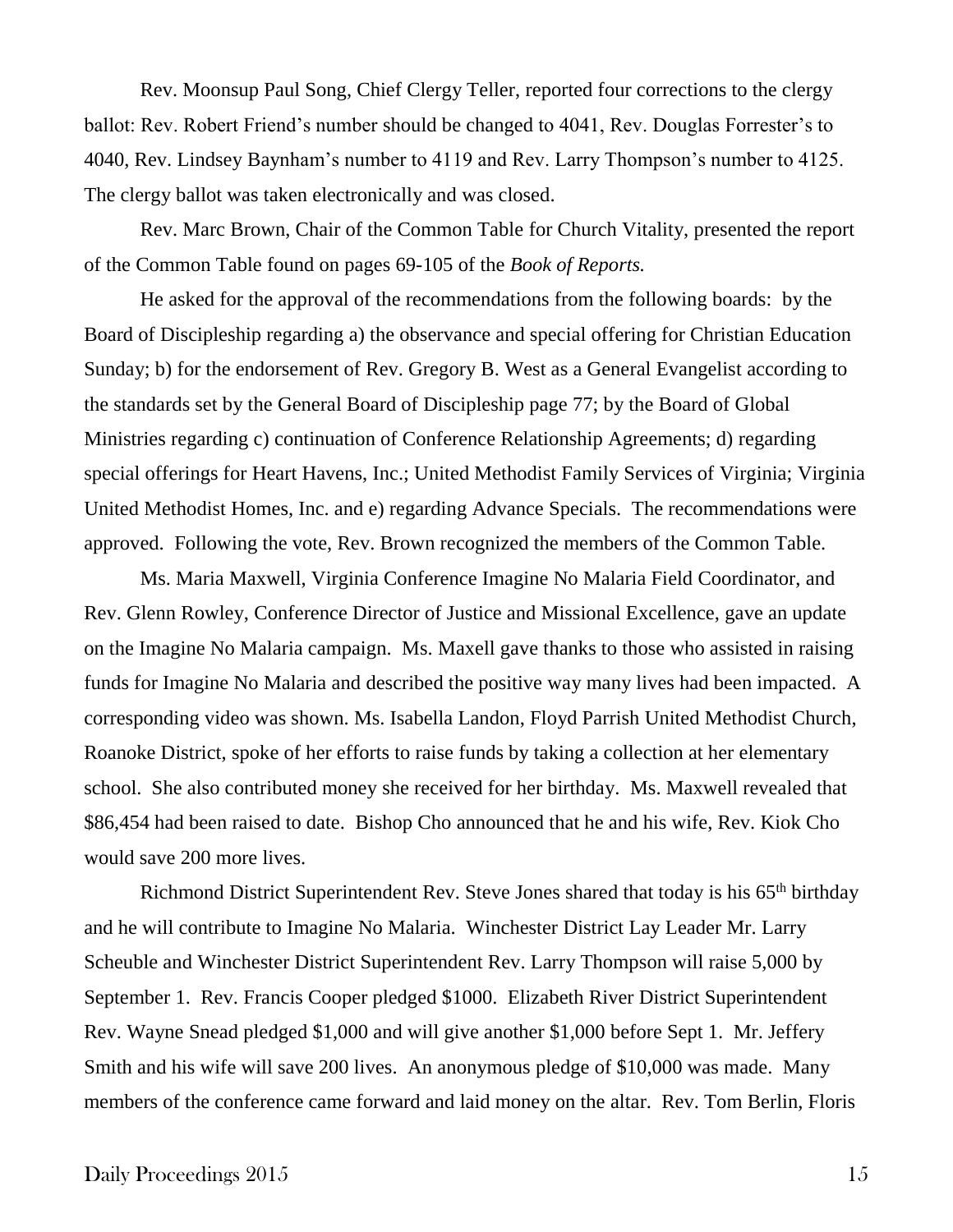United Methodist Church, will give \$3,000 in honor of Maria Maxwell and her husband who are former members at Floris United Methodist Church.

Rev. Brown introduced the members of the Conference Program Staff who have or will join the staff since last Annual Conference: Director of Inclusivity and Lay Leadership Excellence, Ms. Cheryl Edley-Worford; Director of Ministries with Young Peopl Mr. Paulo Lopes; Advocate Editor and News Associate, Ms. Madeline Pillow and Conference Videographer, Mr. Nick Ruxton. They are the members of the Connectional Ministries staff who have begun or will begin their ministries since the last Annual Conference.

Mr. Harper presented the report of the Conference Leadership Discovery and Development Team. The committee recommended the nominations to the committees, commissions, boards and agencies of the Annual Conference found on page 42 in the *Book of Reports*, on the green sheet in the official packet and by the addition of Ms. Faye Godbey to the Commission on Disabilities. They were elected. Bishop Cho asked all persons serving in leadership throughout the conference boards and agencies to stand as they were able. The bishop then consecrated them for service and prayed for all who serve God's kingdom on earth.

Bishop Cho recognized Rev. Eun Pa Hong, Pastor of Bupyeong Korean Methodist Church, Incheon, Korea along with his wife and those traveling with them. Rev. Hong's church has generously hosted several groups of Virginia Conference United Methodist Clergy led by Bishop Cho.

Ms. Beth Christian, Chair of the Conference Board of Discipleship, presented the Harry Denman Evangelism Awards. Rev. Paul Beighley, III, Bethany United Methodist Church, Farmville District, received the clergy award for the many people he has brought to Christ as prison chaplain. Ms. Patricia Ann Hobbs, Outreach Ministry team leader, Franconia United Methodist Church, Alexandria District, received the laity award and Ms. Anna Lopynski, Floris United Methodist Church, Arlington District, received the youth award.

Rev. John Peters, Executive Director of the Association of Educational Institutions, introduced Dr. Tracy Fitzsimmons, President of Shenandoah University; Dr. Jennifer Bratton, President of Ferrum College; Dr. Bradley Bateman, President of Randolph College and Mr. Robert Lindgren, President of Randolph-Macon College. Brigadier General David C. Wesley, President of Randolph-Macon Academy, could not be present. Dr. William T. Greer, President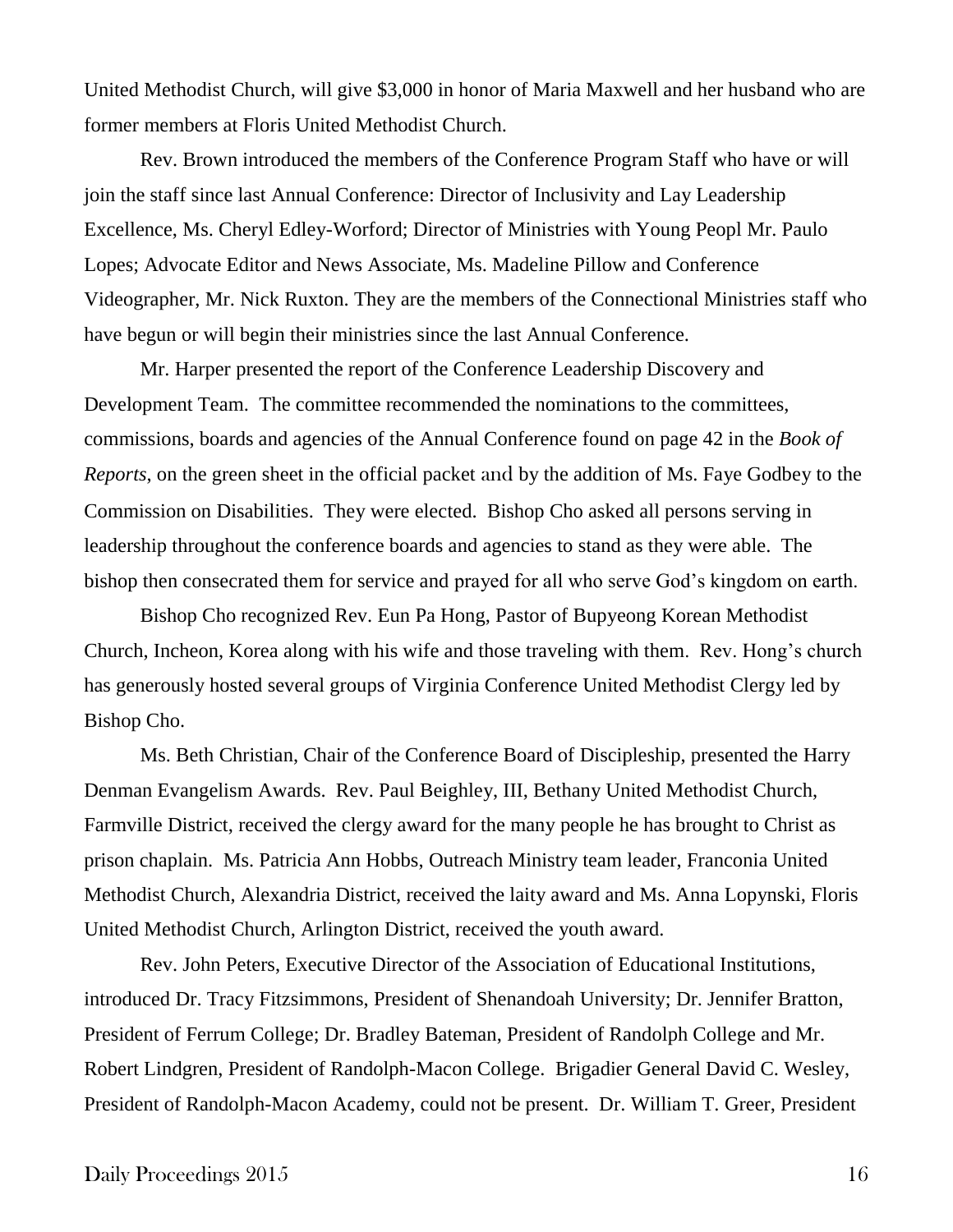of Virginia Wesleyan College retired at this Conference. He noted that the money given by the Annual Conference is paid back through the work and devotion of the students.

The Conference Mission Service began at 11:30 a.m. Rev. Denise Honeycutt, Deputy General Secretary for the United Methodist Committee on Relief (UMCOR), presented a celebration of UMCOR. They are in their  $75<sup>th</sup>$  year. Rev. Honeycutt noted that the Virginia Annual Conference has given \$17,795,968.31 in the course of those 75 years. Bishop Charlene Kammerer, the first woman to be elected bishop from the Southeastern Jurisdiction and former Bishop of the Western North Carolina Conference and of the Virginia Conference, delivered the message. She preached on the theme "Blessed are the Merciful" based on scripture from Matthew 5:1-12. Rev. Livingstone Dore, Charles Wesley United Methodist Church, Arlington District, and Mr. Ben Rochford, St. John's United Methodist Church, Staunton District, served as liturgists. The 2015 Conference Offering was received. The worship service concluded at 12:26 p.m.

### SATURDAY AFTERNOON PLENARY SESSION, JUNE 20, 2015

"Singing Our Faith" was led by Genesis Praise Band, Roanoke District, at 1:41 p.m. Bishop Young Jin Cho called the session to order at 2:01 p.m.

A service celebrating the ministry of clergy who were retiring at the 233<sup>rd</sup> Session of the Virginia Annual Conference was held. Ms. Iris Gunter-Smith, Eastern Shore District Lay Leader; Ms. Emma Johnston, Brosville United Methodist Church, Danville District; Rev. Patricia Money, Haygood United Methodist Church, Elizabeth River District; Rev. Stephen Hall, Macedonia United Methodist Church, Charlottesville District; Richmond District Superintendent Rev. Steven Jones and Rev. Rodney Hunter, Wesley Memorial United Methodist Church, Richmond District were liturgists. Mr. John Fuller, Executive Director of Pensions and Related Benefits read the names of retirees while Rev. Frances Cooper, Virginia Conference Order of Elders Chair; Rev. John Hall, Sr., Virginia Conference Fellowship for Local Pastors and Associate Members President, and Rev. Jason Stanley, Virginia Conference Order of Deacons Incoming Chair, read the ministry statements of the retirees. Bishop Cho offered a prayer of thanksgiving for the retirees and their years of service.

Mr. Greg Peters, Executive Director of UMFS (formerly known as United Methodist Family Services), spoke about the 115th anniversary of UMFS.

Daily Proceedings 2015 17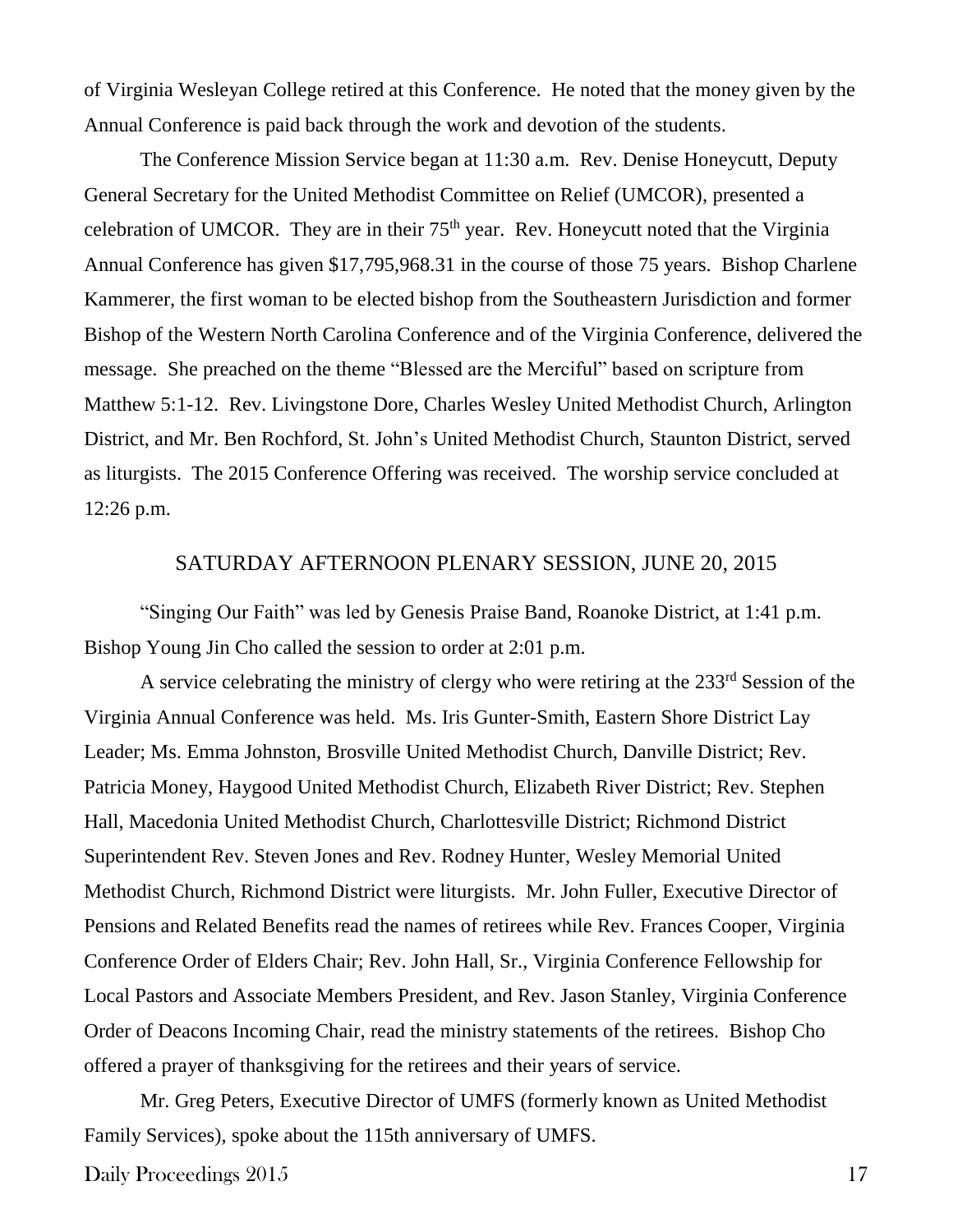Bishop Cho expressed appreciation to retired Bishop Ray Chamberlain, as well as members of the Rules Committee, Rev. James Smith and Rev. Joshua King, for serving as parliamentarians for the afternoon session.

Danville District Superintendent Rev. Janine Howard led the prayer for the next round of balloting.

REPORT OF THE CLERGY BALLOT #2 Number of ballots cast 771 Number of valid ballots 673 Number of invalid ballots 98 Number of votes needed to elect 337

There was no election.

Rev. Moonsup Paul Song, Chief Clergy Teller, gave brief instructions. The third clergy ballot was taken electronically and closed.

REPORT OF LAITY BALLOT #3

Number of ballots cast 1216 Number of valid ballots 949 Number of invalid ballots 267 Number of votes needed to elect 475

Mr. Nathaniel Bishop was elected to General Conference with 482 votes.

Ms. Rachel Miller, Chief Lay Teller, gave brief instructions for voting. The fourth Laity ballot was taken electronically and closed.

RESULTS OF CLERGY BALLOT #3

Number of ballots cast 709 Number of valid ballots 601 Number of invalid ballots 108 Number of votes necessary to elect 301

The following were elected to General Conference: Rev. Meredith McNabb with 341 votes, Rev. Denise Honeycutt with 314 votes.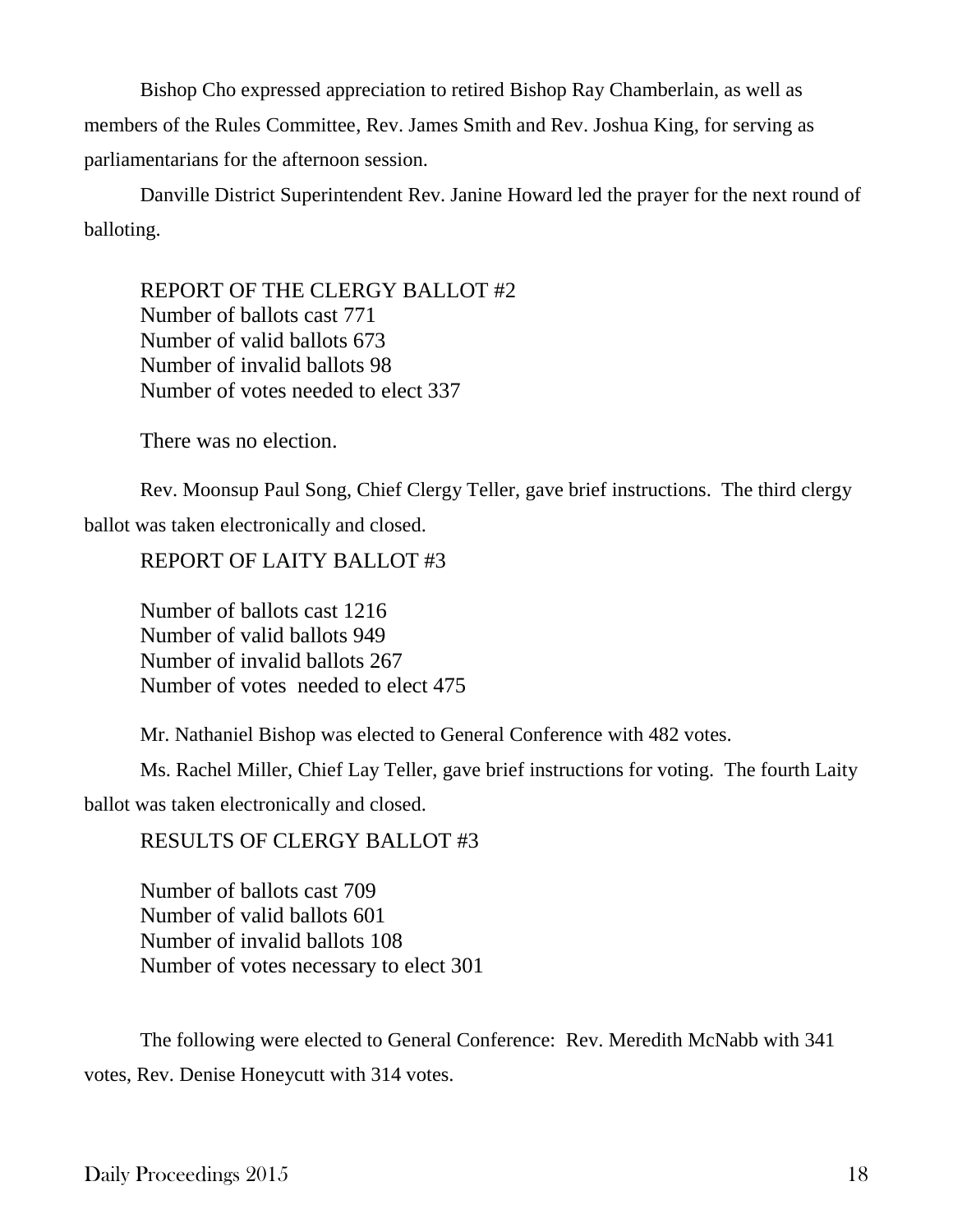James River District Superintendent Rev. Robin Colwell offered a prayer before the fourth clergy ballot. The fourth clergy ballot was taken electronically and closed.

RESULTS OF LAITY BALLOT #4 Number of ballots cast 1194 Number of valid ballots 946 Number of invalid ballots 248 Number of votes needed to elect 474.

The following were elected to General Conference: Ms. Virginia Greer with 529 votes, Ms. Darlene Amon with 528 votes, Mr. Gene Mims with 476 votes and Ms. Joyce Winston with 476 votes.

Mr. Ronald White Richmond District Lay Leader, offered a prayer before the next round of balloting.

The fifth round of laity ballots was taken electronically and closed. The fifth round of clergy ballots was taken electronically and closed.

RESULTS OF CLERGY BALLOT #5 Number of ballots cast 738 Number of valid ballots 648 Number of invalid ballots 90 Number of votes needed to elect 325

Rev. Clarence Brown was elected to General Conference with 337 votes.

RESULTS OF LAITY BALLOT #5

Number of ballots cast 1221 Number of valid ballots 1101 Number of invalid ballots 120 Number of votes needed to elect 551

There was no election.

Mr. John Meeuwissen, Alexandria District Lay Leader, offered a prayer for the balloting. The sixth laity ballot was taken electronically and closed.

A video on the 50 years of ministry at the Wesley Foundation of the University of Virginia was shown. The facility has remained largely unchanged and a capital campaign is underway.

Daily Proceedings 2015 19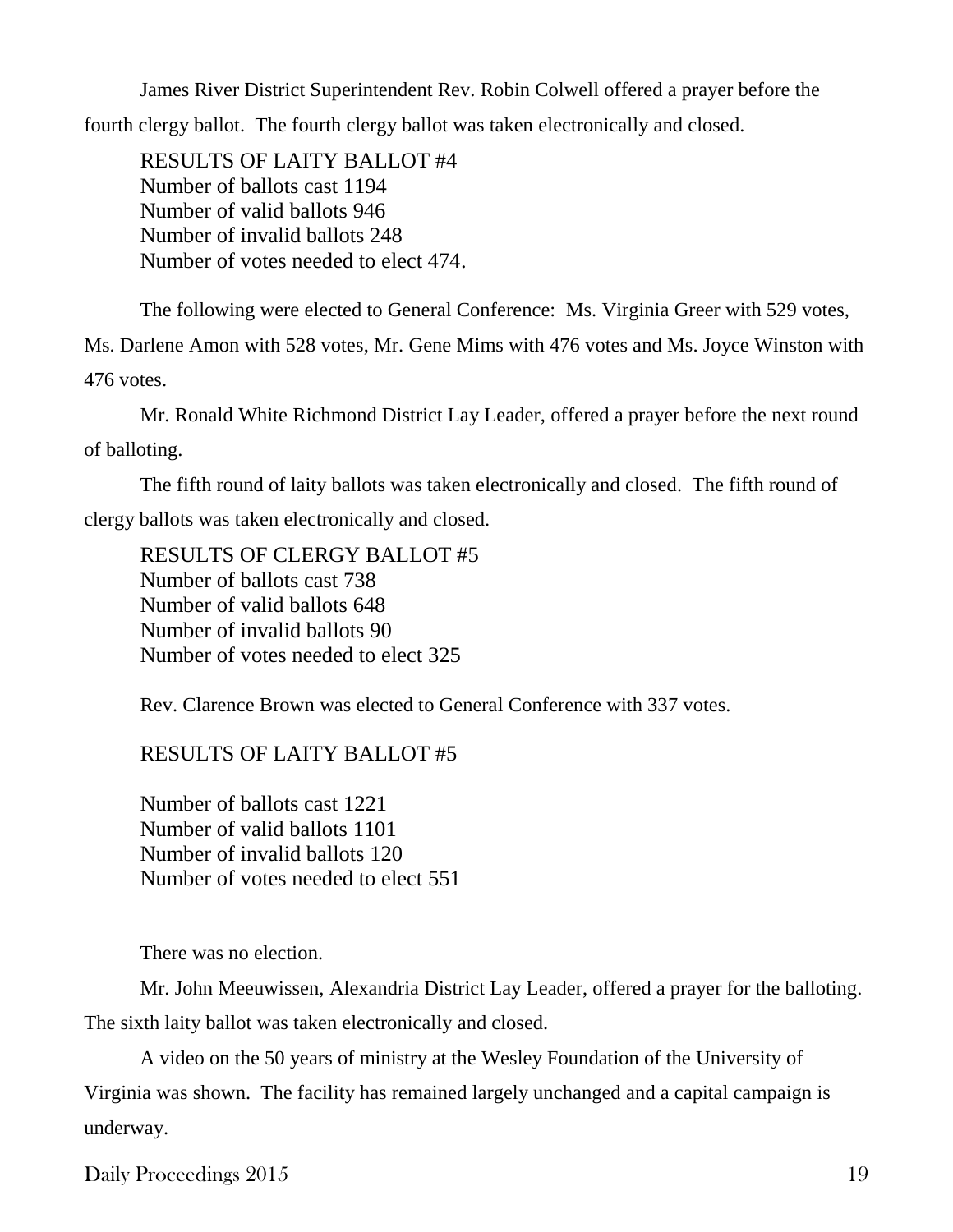The Conference offering taken at the morning worship totaled \$128,890. This does not include the more than \$20,000 raised from spontaneous pledges and donations laid on the altar during the Imagine No Malaria report.

A video featuring Warsaw United Methodist Church, Fredericksburg District was shown. It featured the program "How to Reach New People" and the ways the church had benefited from going outside the walls of the church.

RESULTS OF LAITY BALLOT #6 Number of ballots cast 1220 Number of valid ballots1142 Number of invalid ballots 78 Number of votes needed to elect 572

The following were elected to General Conference: Ms. Beth Christian with 685 votes and Ms. Alison Malloy with 622 votes.

The seventh laity ballot was taken electronically and closed.

A video on Conference supported United Methodist schools was shown.

RESULTS OF LAITY BALLOT # 7 Number of ballots cast 1162 Number of valid ballots 1162 Number of invalid ballots 0 Number of votes needed to elect 582

There was no election.

Staunton District Superintendent Rev. Dave Rochford prayed for the next round of

balloting. The eighth laity ballot was taken electronically and closed.

RESULTS OF LAITY BALLOT #8 Number of ballots cast 1157 Number of valid ballots 1157 Number of invalid ballots 0 Number of votes needed to elect 579.

Mr. Marshall Bailey was elected to General Conference with 726 votes.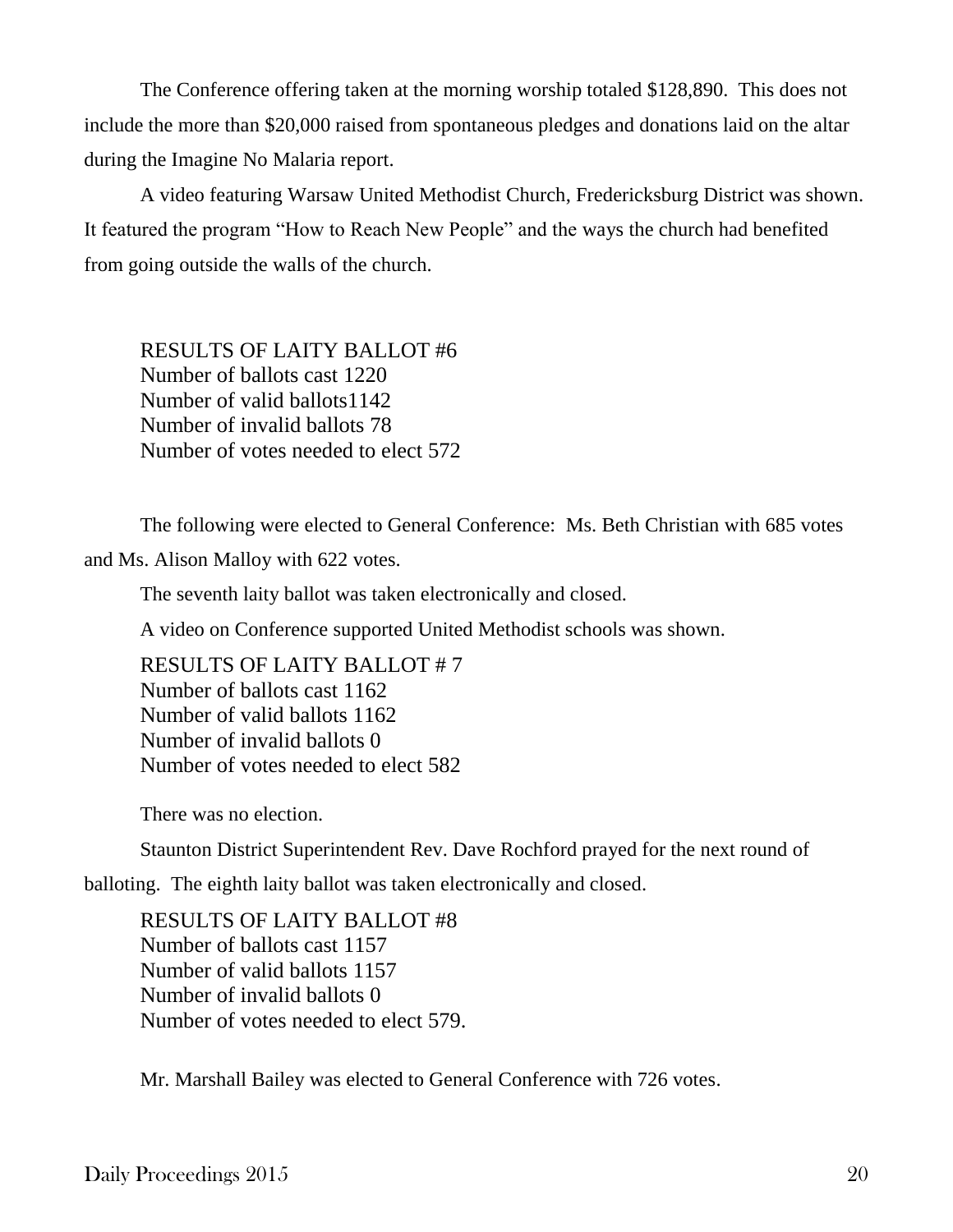RESULTS OF CLERGY BALLOT #5 Number of ballots cast 751 Number of valid ballots 653 Number of invalid ballots 98 Number of votes needed to elect 327

There was no election.

Richmond District Superintendent Rev. Steve Jones prayed for the balloting process. The

sixth clergy ballot was taken electronically and closed.

RESULTS OF CLERGY BALLOT #6 Number of ballots cast 714 Number of valid ballots 638 Number of invalid ballots 76 Number of votes needed to elect 320

The following were elected to General Conference: Rev. Tammy Estep with 364 votes

and Rev. Theodore Smith with 330 votes.

The seventh clergy ballot was taken electronically and closed.

RESULTS OF CLERGY BALLOT #7 Number of ballots cast 709 Number of valid ballots 641 Number of invalid ballots 68 Number of votes needed to elect 321

Rev. Ileana Rosario was elected to General Conference with 345 votes.

York River District Lay Leader Mr. Booker Brown prayed for the eighth clergy ballot.

The eighth ballot was taken electronically and closed.

Rev. Marc Brown addressed the quickly approaching end of the afternoon session as the clergy had four more members of General Conference to elect. He proposed suspending the rules related to three times [the number to be elected] to show all receiving votes. He explained that this would drastically shorten the reporting time for each ballot. The motion was approved.

RESULTS OF CLERGY BALLOT # 8 Number of ballots cast 705 Number of valid ballots 661 Number of invalid ballots 44 Number of votes needed to elect 331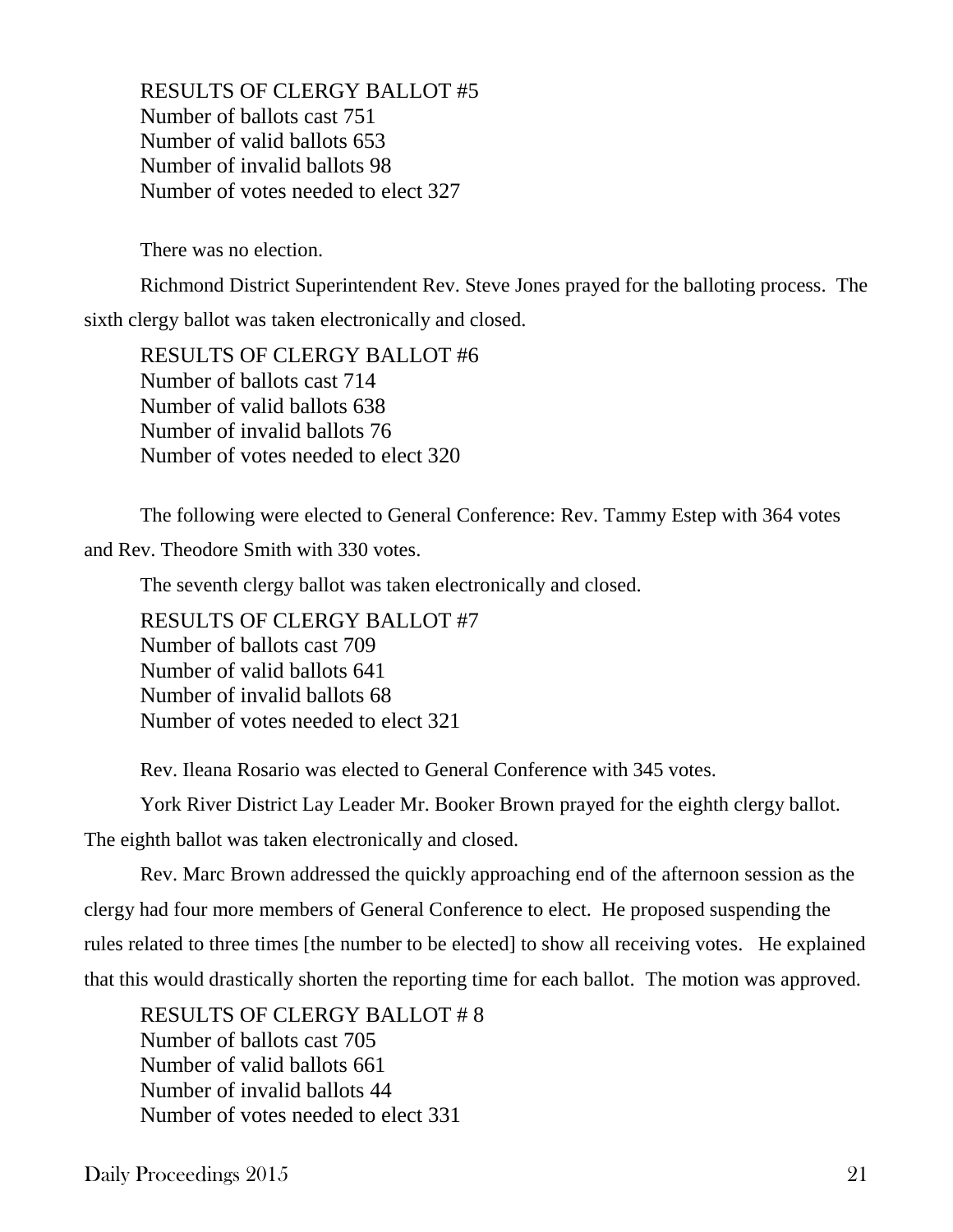Rev. Peter Moon was elected to General Conference with 342 votes.

A motion was made to suspend the rules so that voting could extend into the dinner hour.

The motion was approved.

The ninth Clergy ballot was taken electronically and the election was closed.

RESULTS OF CLERGY BALLOT # 9 Number of ballots cast 664 Number of valid ballots 628 Number of invalid ballots 36 Number of votes needed to elect 315

The following were elected to General Conference: Rev. Kendall Soulen with 364 votes

and Rev. Mark Ogren with 316 votes.

The 10<sup>th</sup> Clergy ballot was taken and closed.

RESULTS OF CLERGY BALLOT #10 Number of ballots cast 642 Number of valid ballots 642 Number of invalid ballots 0 Number of votes needed to elect 322

There was no election.

The 11th Clergy ballot was taken and closed.

RESULTS OF CLERGY BALLOT # 11 Number of ballots cast 634 Number of valid ballots 634 Number of invalid ballots 0 Number of votes needed to elect 318

There was no election.

Rev. Douglas Gestwick, York River, District made a motion to suspend the rules following the election of General Conference delegates so that "the top 11 vote would become jurisdictional delegates and the next 10 alternates." The motion passed.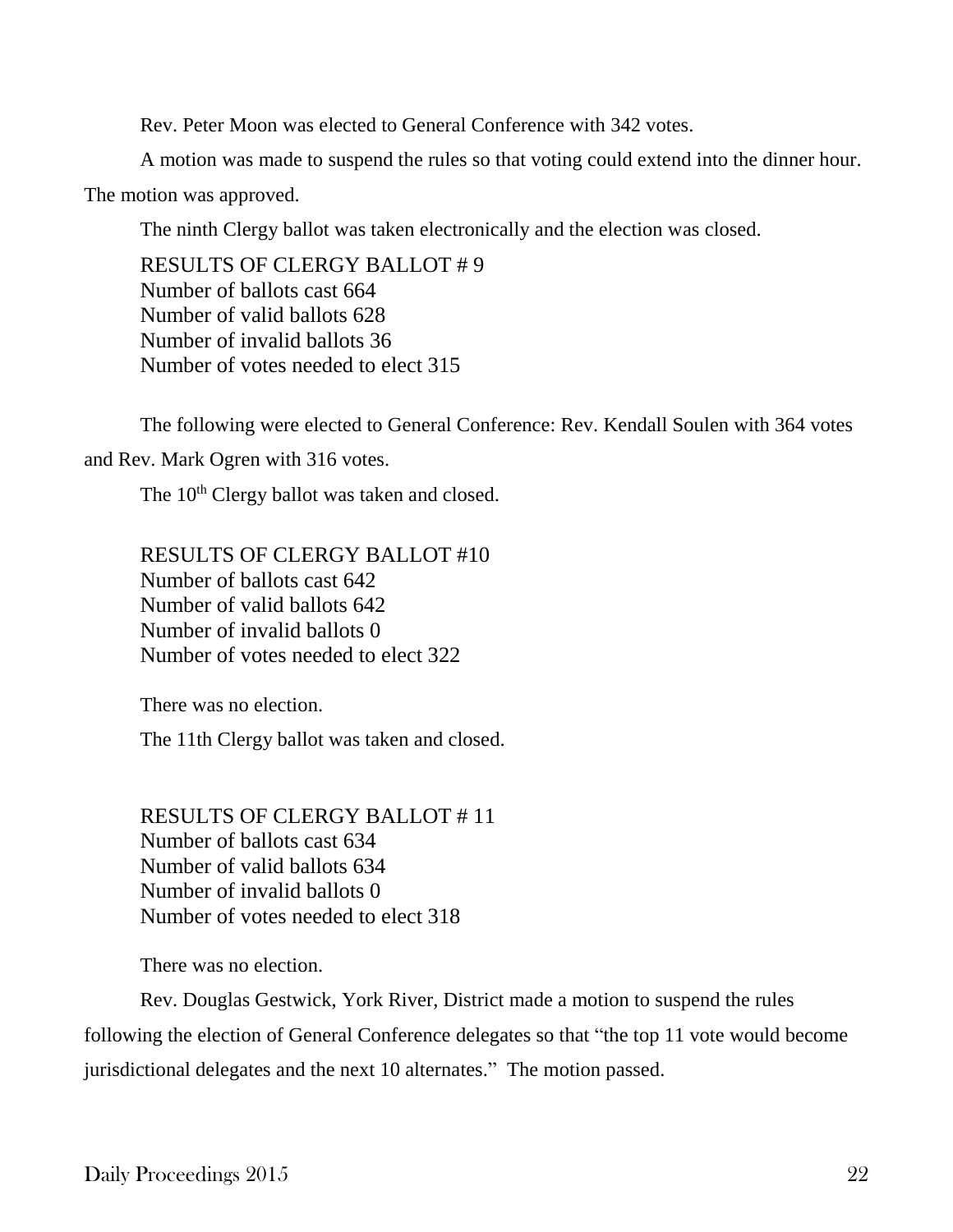Rev. Stephen Bray, Roanoke District, made a motion to suspend the rules so that the candidate with the highest number of votes at the end of the next ballot would be elected. The motion did not pass.

The 12th Clergy ballot was taken and closed.

RESULTS OF CLERGY BALLOT #12 Number of ballots cast 645 Number of valid ballots 645 Number of invalid ballots 0 Number of votes needed to elect 323

There was no election

Rev. Timothy Tate, Roanoke District, made a motion to suspend the rules so that on the upcoming vote we only vote on the top two names to decide the final person elected to General Conference. The motion passed.

The 13th Clergy ballot was taken and closed.

RESULTS OF CLERGY BALLOT #13 Number of ballots cast: 644 Number of valid ballots: 644 Number of invalid ballots: 0 Number of votes needed to elect: 323

Rev. Rob Vaughn was elected to General Conference with 347 votes. Bishop Chamberlain prayed for the delegates elected to General Conference. The 14<sup>th</sup> clergy ballot was taken electronically and closed.

RESULTS OF CLERGY BALLOT #14 Number of ballots cast: 609 Number of valid ballots: 411 Number of invalid ballots: 198

Number of votes needed for election: 11 highest vote recipients become delegates to Jurisdictional Conference and the next ten highest, alternates.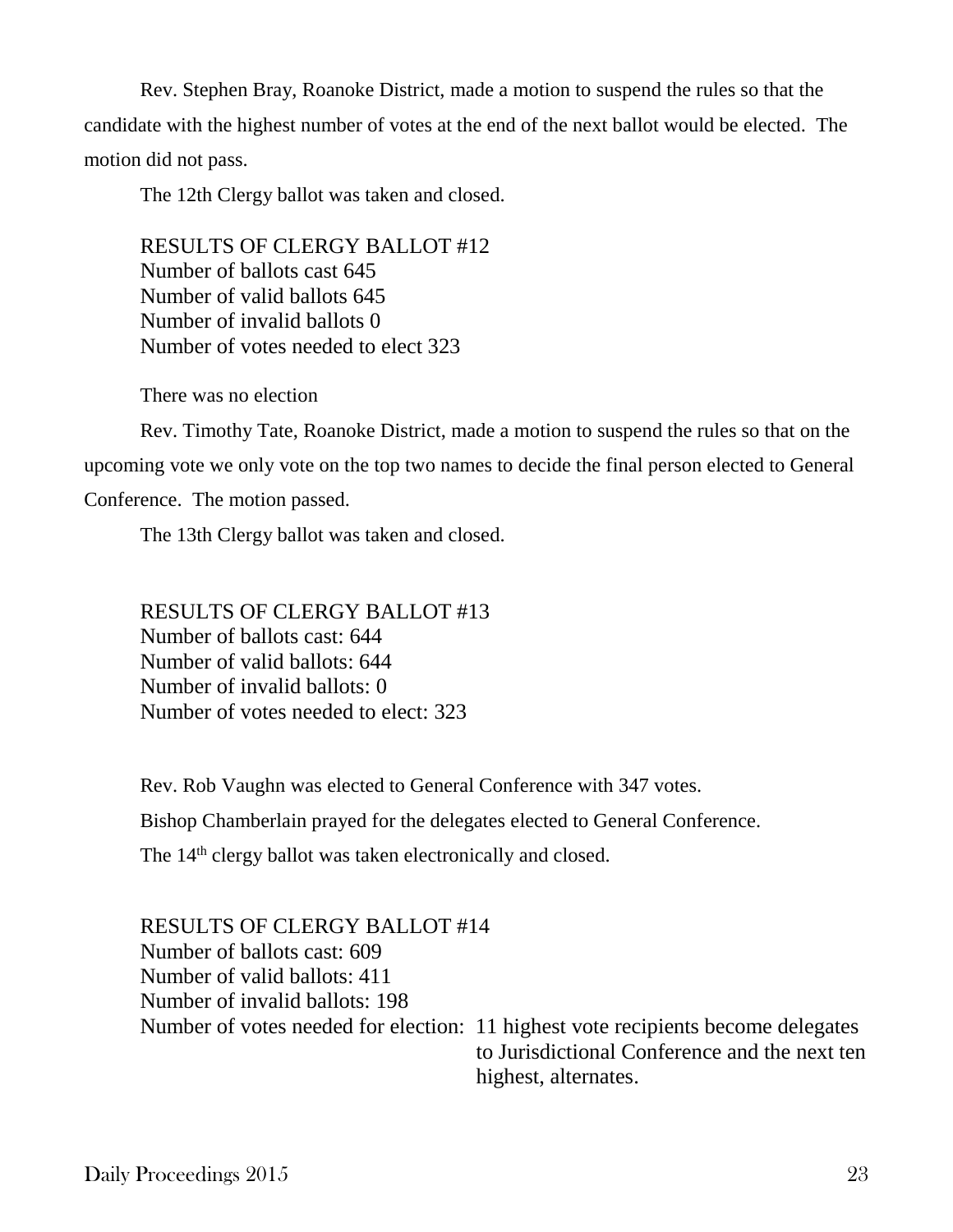The following were elected to the Southeastern Jurisdictional Conference: Rev. Seonyoung Kim, Rev. Keith Boyette, Rev. Robert Cooper, Rev. Alex Joyner, Rev. Beth Givens, Rev. Thomas Herndon, Rev. Marc Brown, Rev. Jason Stanley, Rev. Jeffrey Mickle, Rev. Greg West and Rev. David Ford. Elected alternates were Rev. R. Bruce Johnson, Rev. Brenda Biler, Rev. Alan Combs, Rev. Thomas Barnard, Rev. Won Un, Rev. David McAllister-Wilson, Rev. Kathleen Overby Webster, Rev. Edward Walker, Rev. David Rash, Rev. John Copenhaver and Rev. Paulo da Silva. There are 11 alternates because Rev. Copenhaver and Rev. da Silva tied for tenth alternate.

Laity ballot nine was taken electronically and closed.

RESULTS OF LAITY BALLOT #9 Number of ballots cast: 909 Number of valid ballots: 651 Number of invalid ballots: 258 Number of votes needed to elect: 11 highest vote recipients become delegates to Jurisdictional Conference and the next ten highest, alternates.

The following were elected to the Southeastern Jurisdictional Conference: Mr. Larry Burian, Mr. Neill Caldwell, Ms. Janet Ayers, Mr. Willard Douglas, Mr. Jacob Paysour, Ms. Olivia Hinton, Mr. Michael Monge, Ms. Vicki Boger, Ms. Virginia Turner, Mr. Raymond Nations and Ms. Brenda Brooks. Elected alternates were Ms. Aimee Hong, Ms. Rachel Wright, Mr. Zachary Ferguson, Mr. Leon Newbanks, Ms. Lori Valentine de Segovia, Ms. Nancy Yarborough, Ms. Nina Winkler, Mr. Carlos Liceaga, Mr. Joel Joyner and Mr. Charles Pearre.

Bishop Cho announced that Conference would reconvene at 7:30 with the Service For the Ordering of Ministry. The plenary session recessed for dinner at 5:53 p.m.

### SATURDAY EVENING, JUNE 20, 2014

# A SERVICE FOR THE ORDERING OF MINISTRY

Bishop Young Jin Cho presided at the Service for the Ordering of Ministry, beginning at 7:30 p.m. Bishop James F. Mauney, Virginia Synod, Evangelical Lutheran Church in America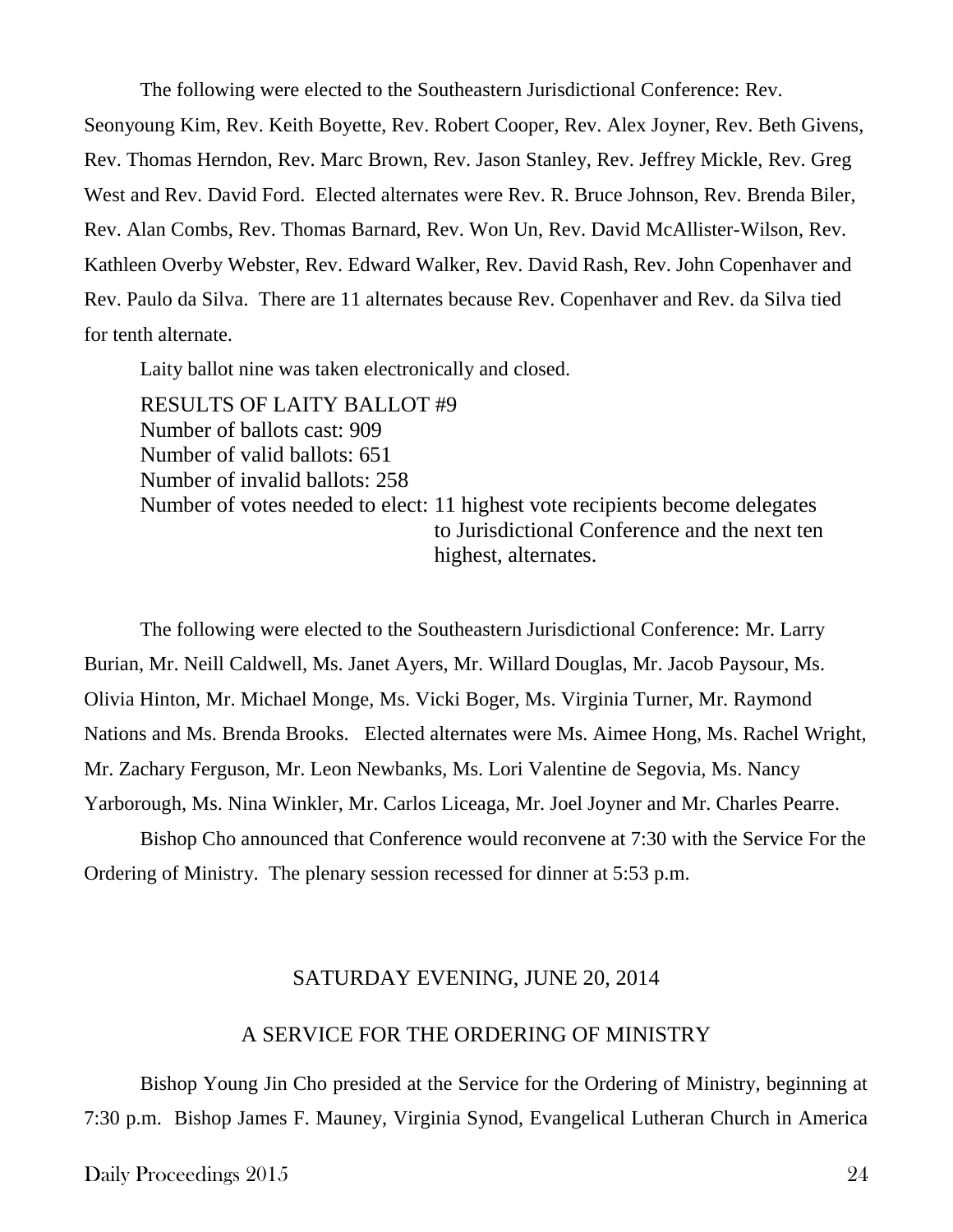represented the ecumenical community. Bishop Charlene Kammerer, Retired Bishop, formerly serving the Richmond Episcopal Area, delivered the sermon, "My Grace is Sufficient," based on 2 Corinthians 12:9-10. Bishop Kammerer spoke about weakness as it relates to vulnerability and total reliance on God. Through the words of Paul we are reminded that God's grace is sufficient. Virginia Annual Conference members assisting in the service included Conference Lay Leader Mr. Warren Harper; Chair of the Board of Ordained Ministry Rev. Edward Walker; Director of the Center for Clergy Excellence Rev. Meredith McNabb and the following members of the Board of Ordained Ministry: Rev. Jessica Fuller, Rev. Frances Cooper, Rev. Brenda Laws, Rev. Lynne Alley-Grant, Rev. Bradley Dulaney, Rev. Susan Hannah, Rev. Won Gyu Lee, Rev. James Daniely, Rev. Timothy Beck, Rev. Kenneth Stephen Waclo, Rev. Mitzi Manning, Rev. William Montgomery, Rev. John R. Hall, Sr., Rev. Christian White, Jr., Rev. Darcey Johnson, Rev. Robert Cooper, Rev. Lorenzo D. Hill, Rev. Joan Rudisell, and Rev. Brandon Robbins. Rev. Leigh Anne Taylor, Blacksburg United Methodist Church, Roanoke District, directed the music. The Blacksburg United Methodist Church Brass and Vocal Ensemble played for the service.

Bishop Cho licensed, commissioned and ordained the candidates as listed in the worship booklet for the service. Following the prayer of thanksgiving, Bishop Cho invited those feeling led by the Holy Spirit to inquire into Christian ministry to come forward and greet him during the singing of the final hymn. Newly-ordained deacons and elders counseled with those inquiring into representative ministries and gathered contact information. The service concluded at 9:33 p.m. with the dismissal and blessing.

## SUNDAY MORNING PLENARY SESSION - JUNE 21, 2014

The Youth Service Fund Offering was taken up at the doors of the Berglund Coliseum. **"**Singing Our Faith" was led at 8:15 a.m. by the Genesis Praise Band, Roanoke District.

Rev. Tim Bias, General Secretary of the General Secretary of Discipleship Ministry, led the Bible Study. He discussed the two main themes in Luke's Gospel, prayer and the Holy Spirit. He said our prayers assist God's Spirit to work through us, and added that prayer in alignment with the will of God can change the world. He concluded by saying that he would pray for the Virginia Annual Conference every day until Christmas. At the conclusion of the study, Bishop Cho thanked Rev. Bias.

Bishop Cho called the session to order at 9:13 a.m.

Daily Proceedings 2015 25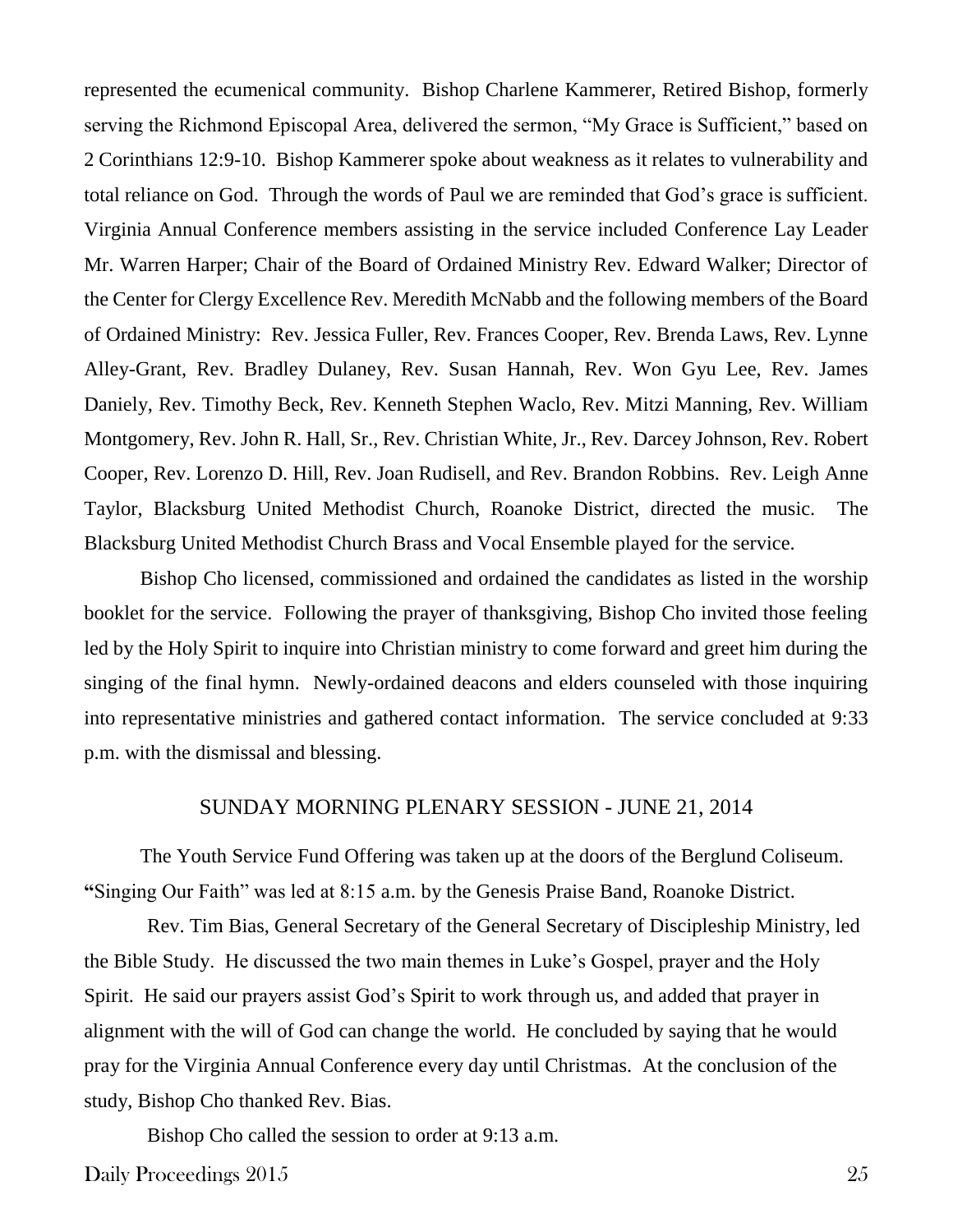Rev. Stan Thompson, Chair of the Minutes Committee, presented the committee's report. The minutes of the Saturday morning plenary session, afternoon plenary session and Ordering of Ministry Service were reviewed and corrected. The minutes were approved. Rev. Thompson announced that the Minutes Committee would meet on July 7, 2015 at 10:00 a.m. to complete the review and certification of the minutes and moved that the minutes be approved as certified. The motion was approved.

Sympathy was expressed for Mr. David Dommisse, Conference Treasurer, who was with family following the loss of his sister-in-law. Rev. Steven Summers, Chair of the Council on Finance and Administration, made a motion to suspend the rules to allow Ms. Carol Draper, staff account, to present the reports although she is not a member of the Annual Conference. The motion was approved. Ms. Draper presented the reports of the statistician and the treasurer found in the *Book of Reports* on page 106 and pages 107-113 respectively.

Rev. Summers, moved for a suspension of the Conference Rules in order to present the report of the Council on Finance and Administration found on pages 114-125 in the *Book of Reports*. The motion was approved.

He briefly reviewed the seven sections presented by the Council on Finance and Administration. Rev. Summers moved the acceptance of the entire report. The motion was approved.

Rev. Mochel Morris, Chair of the Committee on Resolutions, called upon Mr. Jaydee Hanson, Co-Chair of the Board of Church and Society, to address Resolution Two, "Caring for God's Creation through Improved Investment Policies," found on page 148 in the *Book of Reports.* The resolution was presented in response to the referral of a 2014 resolution entitled "Investment in Fossil Fuel Companies" to the Boards of Church of Society and Virginia United Methodist Pensions, Inc. for a response at the 2015 Annual Conference. Mr. Hanson commented on the complicated nature of the climate change issue as it relates to energy resources. He moved for approval. There were two speeches in favor of the resolution and two speeches against the resolution. The question was called and the body voted to call the question. The resolution was approved.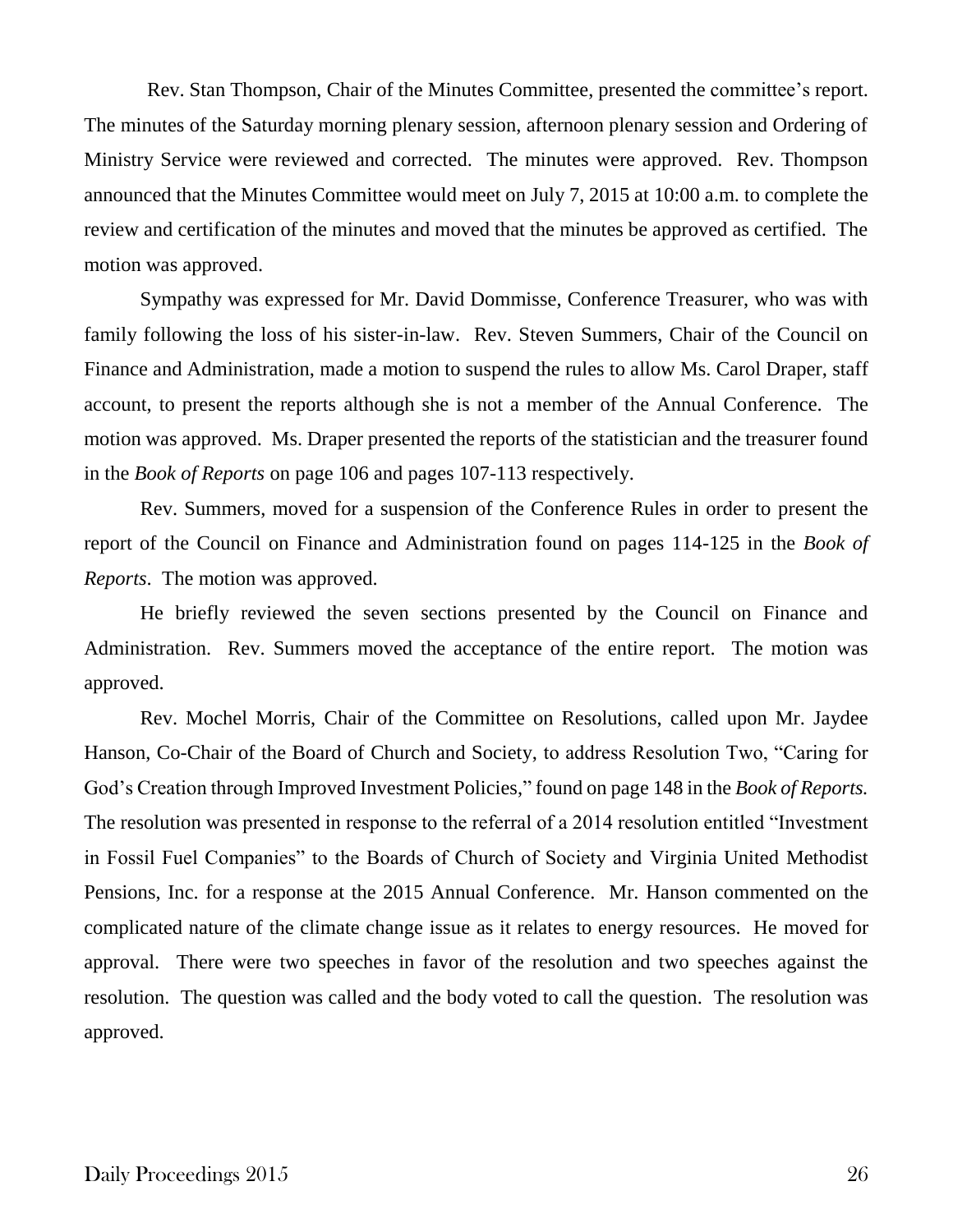Rev. Morris moved to suspend the rules to allow a time for holy conferencing on the three petitions dealing with human sexuality: Petitions 2, 11, and 14 in the *Book of Reports*. The time for conferencing in small groups would be followed by a written ballot on those three petitions.

Rev. James Noland, Richmond District, spoke against suspending the rules. Rev. James Smith, Staunton District, raised a point of order. A motion to suspend the rules is not debatable. Rev. Morris' motion to suspend was not approved.

Rev. Morris called upon Rev. Mark Ogren, Richmond District, to speak to Petition 14, "Remove the Incompatibility Phrase," page 173-176 of the *Book of Reports*. Bishop Cho reminded the body that this is a petition to General Conference and we would be voting to send or not send the petition to General Conference. The petition would then come before that body for a decision. There were four speeches against the petition and two for the petition. A point of order was raised but deemed moot. Rev. Ray Sandifer, Roanoke, called for the question. The motion was not approved.

Rev. Francis Cooper, Richmond District, moved that speeches for and against Petitions 2, 11, and 14 be limited to two minutes and be followed by a written ballot. Alexandria District Superintendent Rev. Jeff Mickle called for the question. The motion was approved. The Conference voted on Rev. Cooper's motion. The motion was approved.

There was then one more speech for the petition.

Rev. Morris outlined Petitions 2 and 11, the two petitions that had not been discussed. Rachel Miller, Chief Lay Teller, gave instructions for voting. Rev. Morris reread the descriptions of Petitions 2 and 11. Ballots were distributed and marked. Bishop Cho declared the voting closed.

Bishop Cho then recognized an order of the day; worship would begin at 11:00 a.m. At 10:49 a.m. he invited the assembly to recess until the worship service. In celebration of the 15<sup>th</sup> Anniversary of Fieldstone United Methodist Church a video was shown, during the recess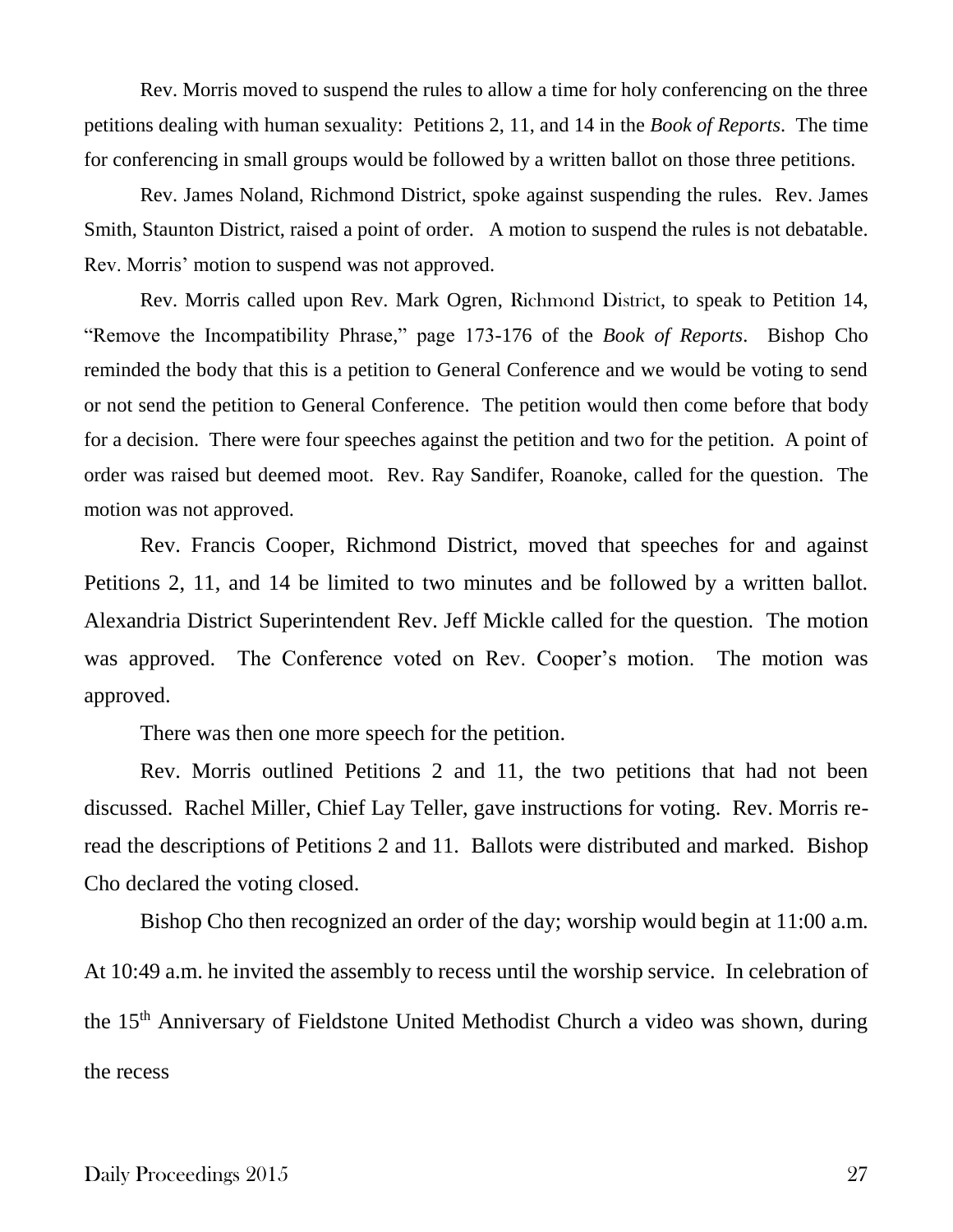### CLOSING WORSHIP SERVICE

Bishop Young Jin Cho led the closing worship service. He thanked God for being with us through the Conference and thanked the participants for patiently sitting for three days. He also thanked Bishops Kammerer and Chamberlain, the Annual Conference Planning Committee and all those who worked to make Annual Conference happen.

Bishop Cho preached on 1 Kings 17:8-16. His message, "Two Challenges - First and All," was based on the obedience of the Widow of Zarephath. As he spoke about discipleship he noted that disciples always put God first. Liturgists for the service were Rev. Charles Bates, Galilee United Methodist Church, Fredericksburg District and Ms. Judi Delpiero, Magnolia United Methodist Church, James River District. Rev. Brenda Laws, Deacon in Full Connection, Eastern Shore District assisted the Bishop. Rev. Raciel Quintana, Iglesia Metodista Trinity, Farmville District and Rev. Melody Tanner, West Point United Methodist Church, York River District were the baptismal font attendants for the reaffirmation of baptism.

During a musical offering, the ushers distributed the "Appointments" edition of *The Virginia United Methodist Advocate*. Staunton District Superintendent Rev. David Rochford in his role as secretary for the cabinet, presented the appointments for the districts. The clergy were stationed and the appointments were fixed as printed in the July 2015 edition of *The Virginia United Methodist Advocate* with the following additions: on the Arlington District, Community United Methodist Church adds an associate position, Rev. Elizabeth LaBella-Foster; on the Farmville District the Glenwood United Methodist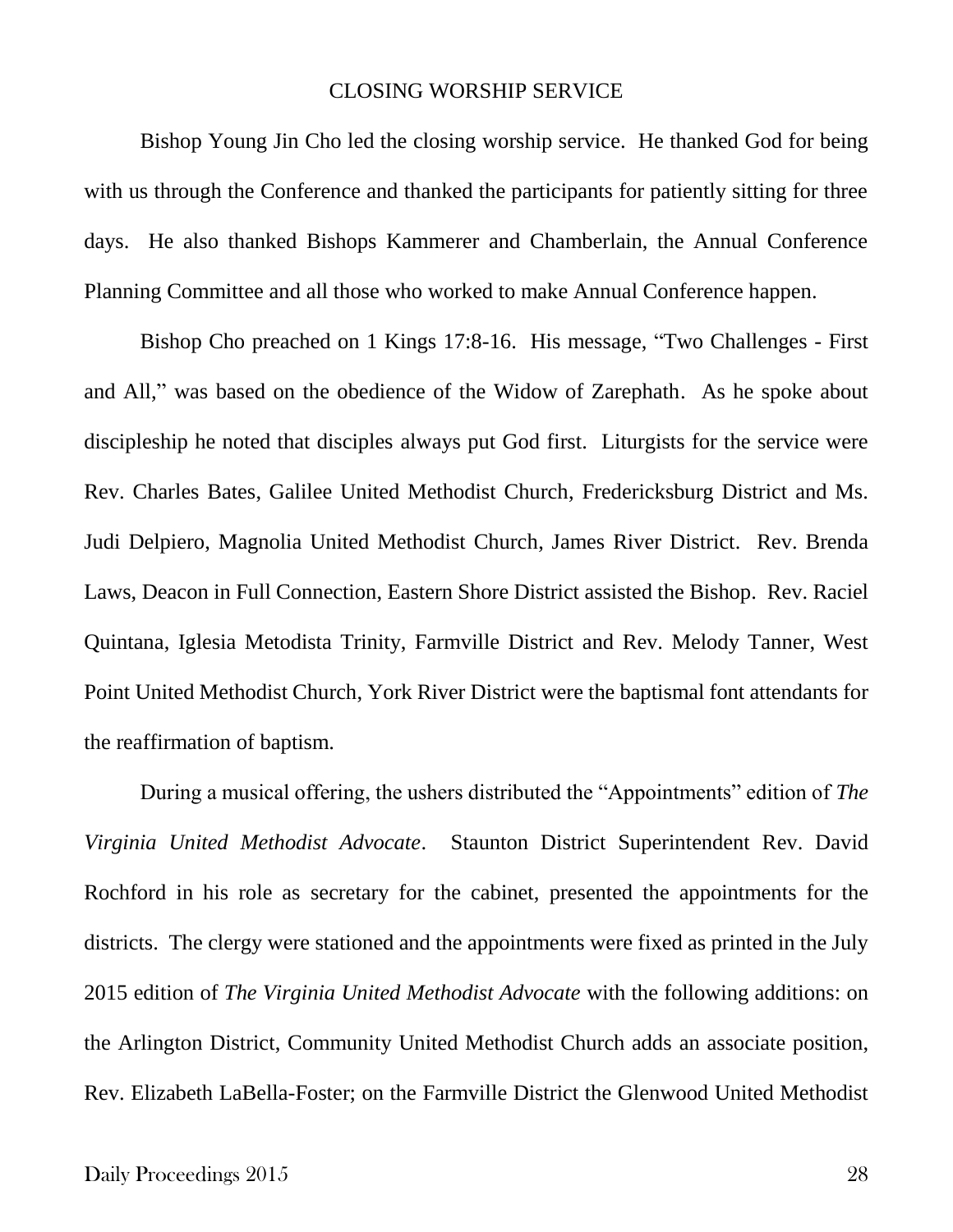Charge replaces "To be Supplied" with Lay Supply Pastor Mr. Ohhwan "Freedman" Kim and on the Richmond District, Prospect United Methodist Church will be served by part time Local Pastor Rev. Mark A. Roscoe. *The following appointment was not included in the Advocate or in the additions to the appointments: Rev. Michael Lee Nelson, Pace Student Center United Methodist Campus Ministry, Virginia Commonwealth University*. Following the fixing of appointments Bishop Cho announced that the results of the written ballot for Petitions 2, 11 and 14 would be posted to the Conference website *[results: Petition 2, 1895 votes-- 838 yes, 961 no and 96 abstentions; Petition 11, 1901 votes -- 811 yes; 994 no; 96 abstentions and Petition 14, 1897 votes -- 989 yes; 868 no; 40 abstentions. Four ballots were ruled to be invalid. Only Petition 14 will be sent to General Conference].*

Bishop Cho declared the adjournment of the 233<sup>rd</sup> session of the Virginia Annual Conference at 12:08 p.m.